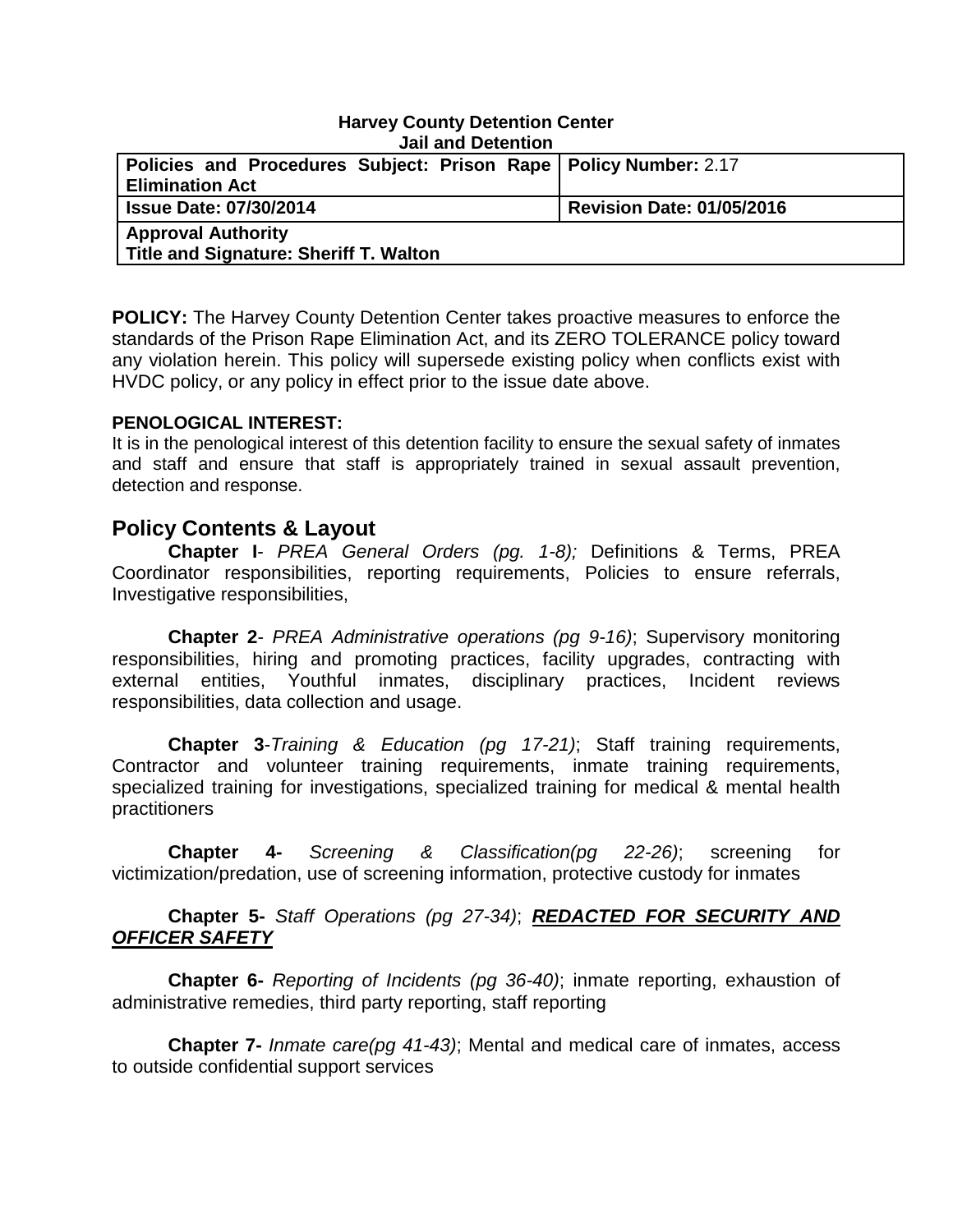# **Definitions and Terms:**

## **Abuse Related Definitions (115.6)**

- (1) Sexual abuse of an inmate, detainee, or resident by another inmate, detainee, or resident; and
- (2) Sexual abuse of an inmate, detainee, or resident by a staff member, contractor, or volunteer.

Sexual abuse by another inmate, detainee, or resident includes —

Any of the following acts, if the victim does not consent, is coerced into such act by overt or implied threats of violence, or is unable to consent or refuse:

- (1) Contact between the penis and the vulva or the penis and the anus, including penetration, however slight;
- (2) Contact between the mouth and the penis, vulva, or anus;

(3) Penetration of the anal or genital opening of another person, however slight, by a hand, finger, object, or other instrument; and

(4) Any other intentional touching, either directly or through the clothing, of the genitalia, anus, groin, breast, inner thigh, or buttocks of any person, excluding contact incidental to a physical altercation.

Sexual abuse by a staff member, contractor, or volunteer includes —

- (1) Contact between the penis and the vulva or the penis and the anus, including penetration, however slight;
- (2) Contact between the mouth and the penis, vulva, or anus;
- (3) Contact between the mouth and any body part where the staff member, contractor, or volunteer has the intent to abuse, arouse, or gratify sexual desire;
- (4) Penetration of the anal or genital opening, however slight, by a hand, finger, object, or other instrument, that is unrelated to official duties or where the staff member, contractor, or volunteer has the intent to abuse, arouse, or gratify sexual desire;
- (5) Any other intentional contact, either directly or through the clothing, of or with the genitalia, anus, groin, breast, inner thigh, or the buttocks that is unrelated to official duties or where the staff member, contractor, or volunteer has the intent to abuse, arouse, or gratify sexual desire;
- (6) Any attempt, threat, or request by a staff member, contractor, or volunteer to engage in the activities described in paragraphs  $(1) - (5)$  of this section;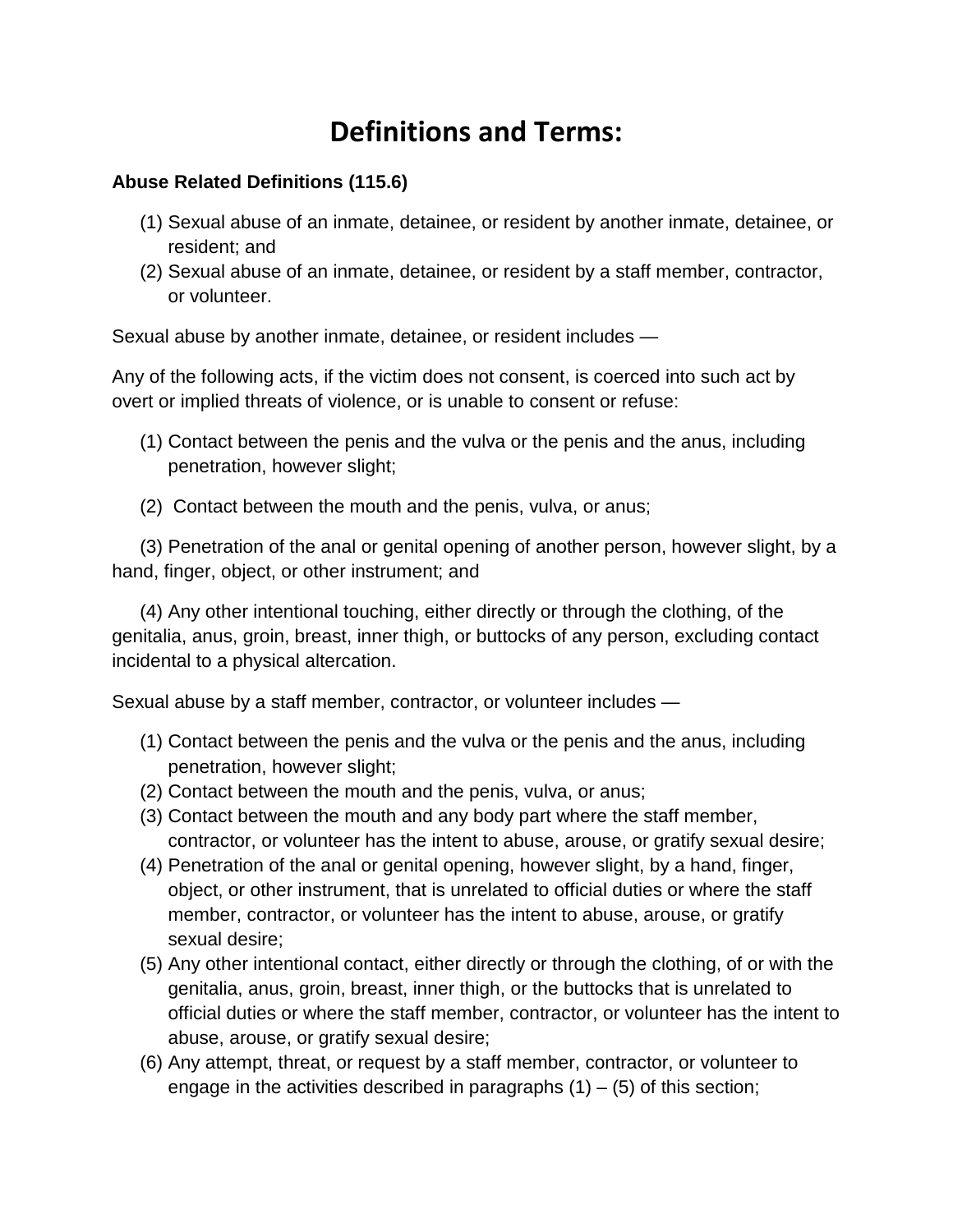- (7) Any display by a staff member, contractor, or volunteer of his or her uncovered genitalia, buttocks, or breast in the presence of an inmate, detainee, or resident, and
- (8) Voyeurism by a staff member, contractor, or volunteer.

Voyeurism by a staff member, contractor, or volunteer means an invasion of privacy of an inmate, detainee, or resident by staff for reasons unrelated to official duties, such as peering at an inmate who is using a toilet in his or her cell to perform bodily functions; requiring an inmate to expose his or her buttocks, genitals, or breasts; or taking images of all or part of an inmate's naked body or of an inmate performing bodily functions.

Sexual harassment includes —

- (1) Repeated and unwelcome sexual advances, requests for sexual favors, or verbal comments, gestures, or actions of a derogatory or offensive sexual nature by one inmate, detainee, or resident directed toward another; and
- (2) Repeated verbal comments or gestures of a sexual nature to an inmate, detainee, or resident by a staff member, contractor, or volunteer, including demeaning references to gender, sexually suggestive or derogatory comments about body or clothing, or obscene language or gestures.

## **General Definitions (115.5)**

**Agency:** means the unit of a State, local, corporate, or nonprofit authority, or of the Department of Justice (DOJ), with direct responsibility for the operation of any facility that confines inmates, detainees, or residents, including the implementation of policy as set by the governing, corporate, or nonprofit authority.

**Agency head:** means the principal official of an agency.

**Community confinement facility:** means a community treatment center, halfway house, restitution center, mental health facility, alcohol or drug rehabilitation center, or other community correctional facility (including residential reentry centers), other than a juvenile facility, in which individuals reside as part of a term of imprisonment or as a condition of pre-trial release or post release supervision, while participating in gainful employment, employment search efforts, community service, vocational training, treatment, educational programs, or similar facility-approved programs during nonresidential hours.

**Contractor:** means a person who provides services on a recurring basis pursuant to a contractual agreement with the agency.

**Detainee:** means any person detained in a lockup, regardless of adjudication status.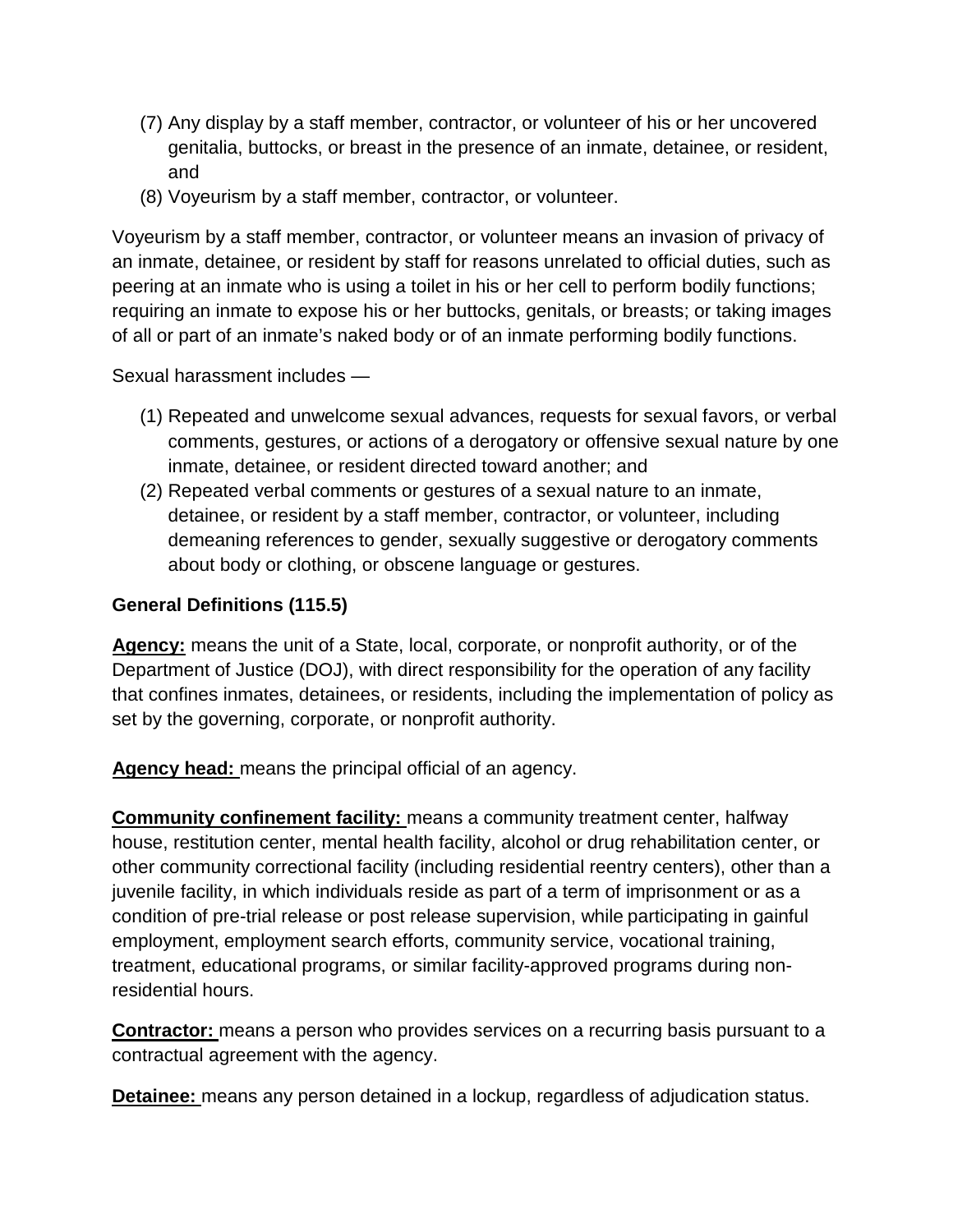**Direct staff supervision:** means that security staff are in the same room with, and within reasonable hearing distance of, the resident or inmate.

**Employee:** means a person who works directly for the agency or facility.

**Exigent circumstances:** means any set of temporary and unforeseen circumstances that require immediate action in order to combat a threat to the security or institutional order of a facility.

**Facility:** means a place, institution, building (or part thereof), set of buildings, structure, or area (whether or not enclosing a building or set of buildings) that is used by an agency for the confinement of individuals.

**Facility head:** means the principal official of a facility.

**Full compliance:** means compliance with all material requirements of each standard except for de minimis violations, or discrete and temporary violations during otherwise sustained periods of compliance.

**Gender nonconforming:** means a person whose appearance or manner does not conform to traditional societal gender expectations.

**Inmate:** means any person incarcerated or detained in a prison or jail.

**Intersex:** means a person who's sexual or reproductive anatomy or chromosomal pattern does not seem to fit typical definitions of male or female. Intersex medical conditions are sometimes referred to as disorders of sex development.

**Jail:** means a confinement facility of a Federal, State, or local law enforcement agency whose primary use is to hold persons pending adjudication of criminal charges, persons committed to confinement after adjudication of criminal charges for sentences of one year or less, or persons adjudicated guilty who are awaiting transfer to a correctional facility.

**Juvenile:** means any person under the age of 18, unless under adult court supervision and confined or detained in a prison or jail.

**Juvenile facility:** means a facility primarily used for the confinement of juveniles pursuant to the juvenile justice system or criminal justice system.

**Law enforcement staff:** means employees responsible for the supervision and control of detainees in lockups.

**Lockup:** means a facility that contains holding cells, cell blocks, or other secure enclosures that are: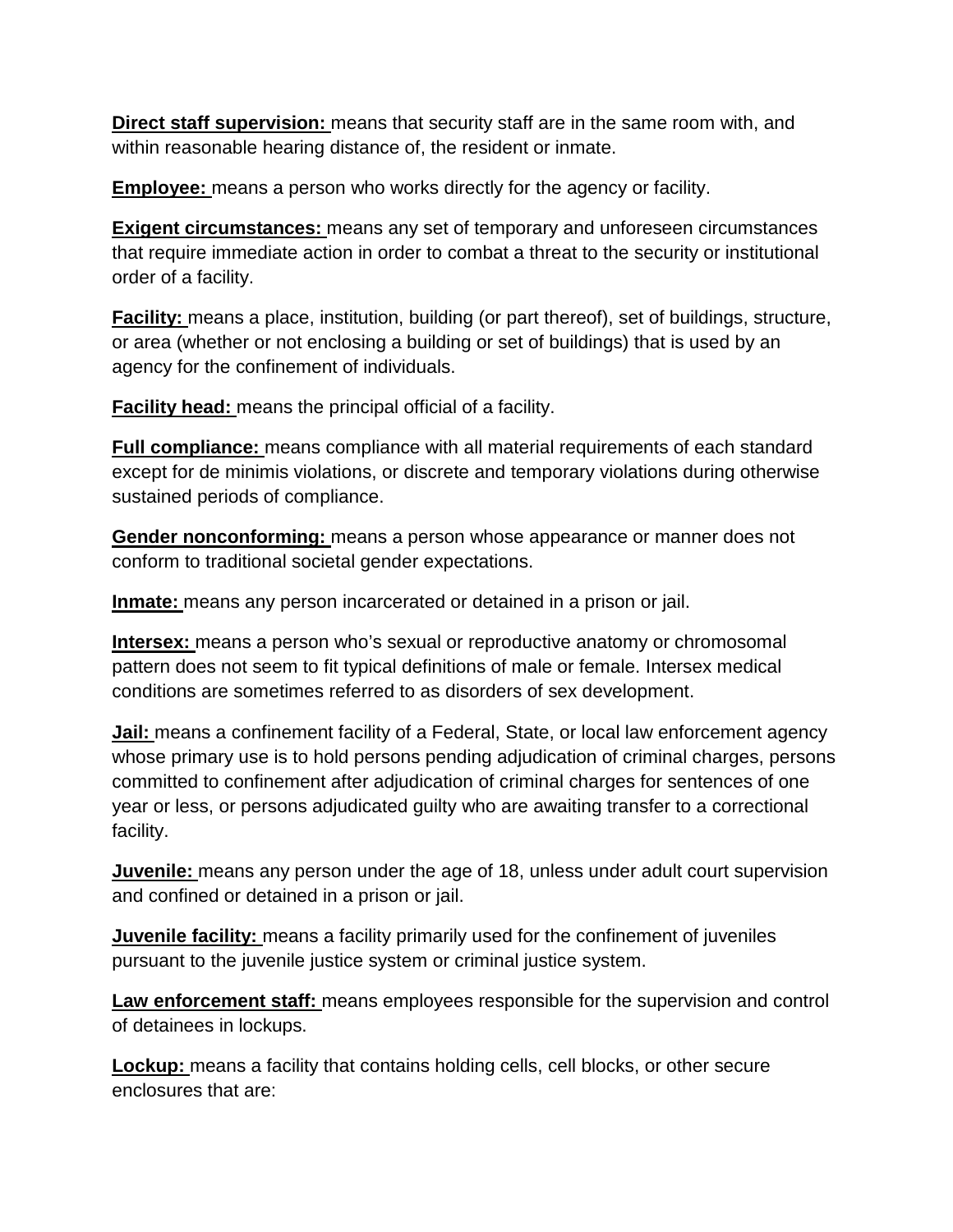- (1) Under the control of a law enforcement, court, or custodial officer; and
- (2) Primarily used for the temporary confinement of individuals who have recently been arrested, detained, or are being transferred to or from a court, jail, prison, or other agency.

**Medical practitioner:** means a health professional who, by virtue of education, credentials, and experience, is permitted by law to evaluate and care for patients within the scope of his or her professional practice. A "qualified medical practitioner" refers to such a professional who has also successfully completed specialized training for treating sexual abuse victims.

**Mental health practitioner:** means a mental health professional who, by virtue of education, credentials, and experience, is permitted by law to evaluate and care for patients within the scope of his or her professional practice. A "qualified mental health practitioner" refers to such a professional who has also successfully completed specialized training for treating sexual abuse victims.

**Pat-down search:** means a running of the hands over the clothed body of an inmate, detainee, or resident by an employee to determine whether the individual possesses contraband.

**Prison:** means an institution under Federal or State jurisdiction whose primary use is for the confinement of individuals convicted of a serious crime, usually in excess of one year in length, or a felony.

**Resident:** means any person confined or detained in a juvenile facility or in a community confinement facility.

**Secure juvenile facility:** means a juvenile facility in which the movements and activities of individual residents may be restricted or subject to control through the use of physical barriers or intensive staff supervision. A facility that allows residents access to the community to achieve treatment or correctional objectives, such as through educational or employment programs, typically will not be considered to be a secure juvenile facility.

**Security staff:** means employees primarily responsible for the supervision and control of inmates, detainees, or residents in housing units, recreational areas, dining areas, and other program areas of the facility.

**Staff:** means employees.

**Strip search:** means a search that requires a person to remove or arrange some or all clothing so as to permit a visual inspection of the person's breasts, buttocks, or genitalia.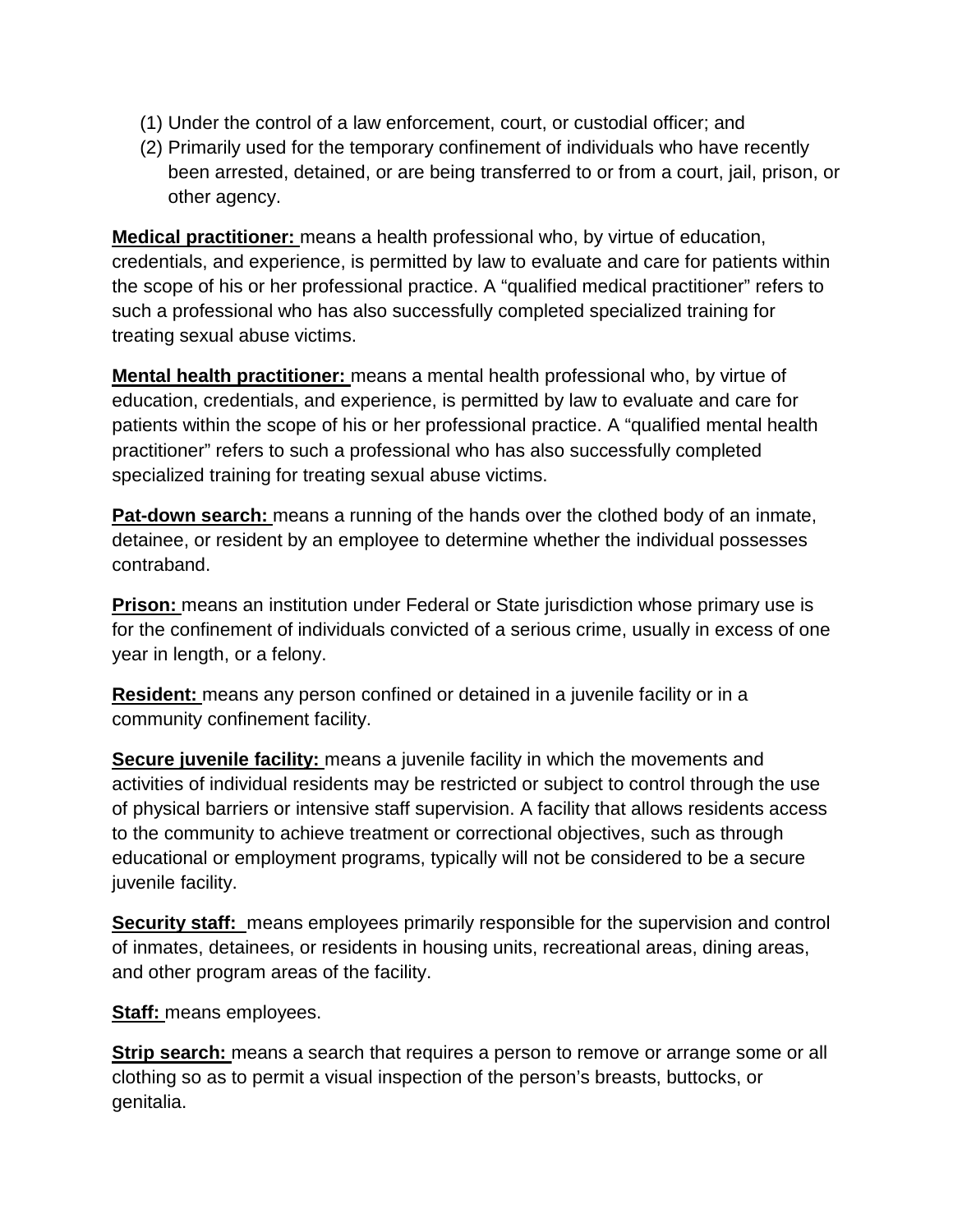**Transgender:** means a person whose gender identity (i.e. internal sense of feeling male or female) is different from the person's assigned sex at birth.

**Substantiated allegation:** means an allegation that was investigated and determined to have occurred.

**Unfounded allegation:** means an allegation that was investigated and determined not to have occurred.

**Unsubstantiated allegation:** means an allegation that was investigated and the investigation produced insufficient evidence to make a final determination as to whether or not the event occurred.

**Volunteer:** means an individual who donates time and effort on a recurring basis to enhance the activities and programs of the agency

**Youthful inmate:** means any person under the age of 18 who is under adult court supervision and incarcerated or detained in a prison or jail.

**Youthful detainee:** means any person under the age of 18 who is under adult court supervision and detained in a lock up.

**PREA Coordinator: PREA standard 115.11:** The role of PREA coordinator for HVDC is assigned by the Harvey County Sheriff. The PREA coordinator will be allowed sufficient time and authority to oversee the PREA standards of the HVDC. The coordinator will maintain ledgers assuring all Staff, Inmates, Volunteers and contractors have been provided training in regards to PREA. Those ledgers will contain the date of training and name of person trained. The coordinator will be provided access to upper staff of HVDC through monthly Sheriff meetings and provide updates, changes, training, and review of PREA standards.

#### **Reporting Requirements:**

Any employee, who believes that he or she has been subjected to unlawful or inappropriate harassment, by another employee, visitor, or contractor, or has witnessed such conduct while on the job, immediately reports the incident to his or her supervisor. Possession of knowledge, suspicion, or information received of sexual abuse that occurred in a facility, regardless of whether or not it is a part of this agency is subjected to reporting requirements as though it were at our agency.

If the supervisor is the subject of the alleged complaint, or *if for any reason* the employee does not wish to report such an incident to their supervisor, the employee immediately reports the matter directly to the Jail Captain.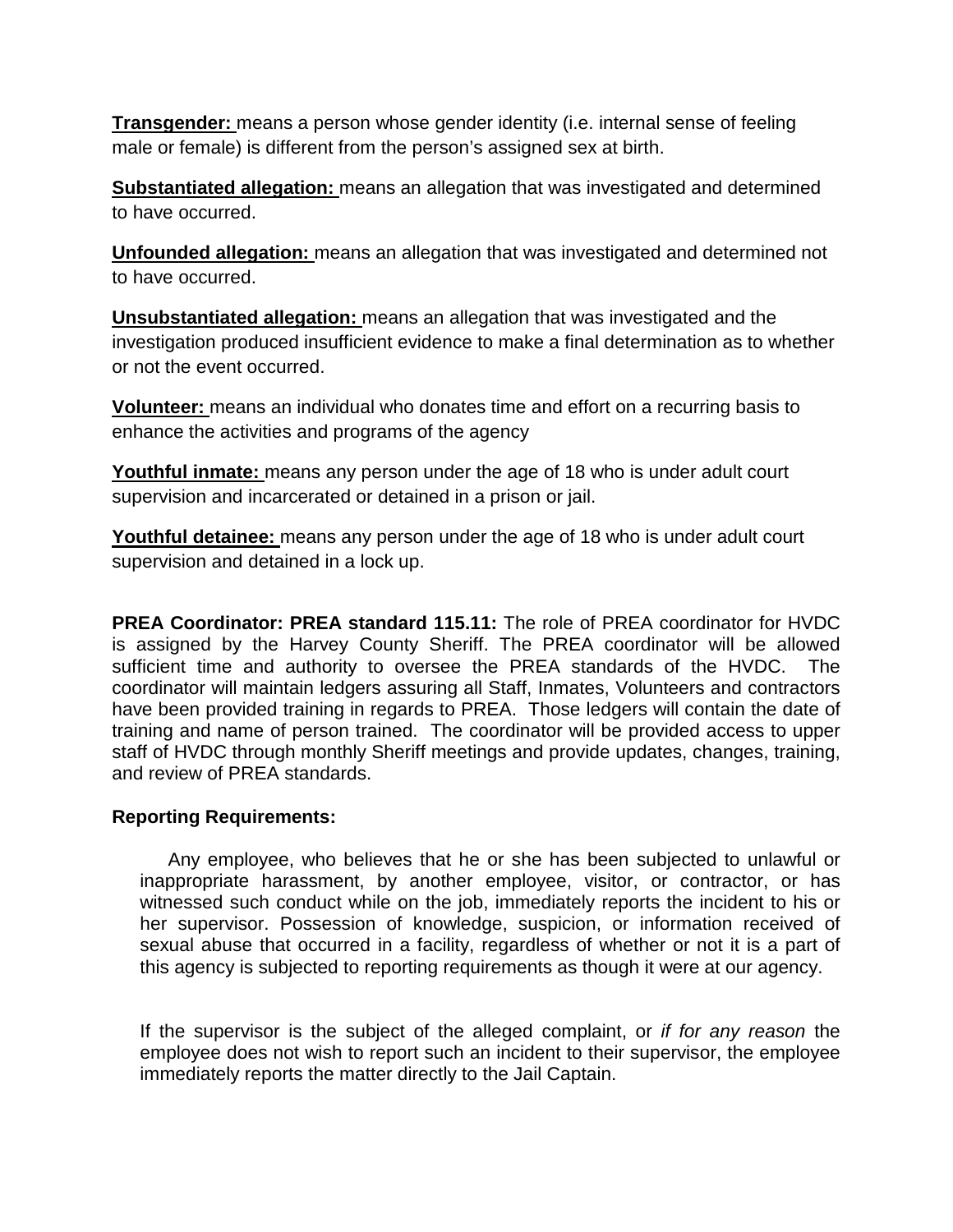- In the event the employee alleges that the Jail Captain is the subject of the complaint, the report is made directly to the Sheriff In the event the employee alleges that the Sheriff is the subject of the complaint; the report is made directly to the County Administrator.
- If the employee is unsatisfied with the response at any level, the employee may request the decision be reviewed at the next higher level.
- In the event the alleged offender is a *detainee, trustee,* or *inmate* under the control of the Jail Captain or State corrections authorities, the offended inmate's supervisor, takes immediate action to stop the harassment action, and report the matter to the controlling agency authority.
- All reporting should be completed within forth-eight [48] hours of the alleged occurrence.

#### **If the alleged offender is an inmate:**

An officer, employee, or their supervisor takes immediate action to stop the sexual misconduct and move to have the inmate disciplined, reclassified, and/or criminally charged. Management of this facility does not tolerate inmate behavior that constitutes sexual misconduct to other inmates, officers, employees, or authorized visitors. The fact that an individual is incarcerated is not a license for inappropriate behavior.

#### **Policies to ensure referrals of allegations for investigations (115.22)**

- 1. The Harvey County Sheriff's Office ensures that an administrative or criminal investigation is completed for all allegations of sexual abuse and sexual harassment (including inmate-on-inmate sexual abuse or staff sexual misconduct).
- 2. Allegations of sexual abuse or sexual harassment must be referred for investigation to an agency with the legal authority to conduct criminal investigations, including the agency if it conducts its own investigations, unless the allegation does not involve potentially criminal behavior.
- 3. This policy and any other regarding the referral of allegations of sexual abuse or sexual harassment for a criminal investigation is published on the agency website or made publicly available via other means.
- 4. All referrals of allegations of sexual abuse or sexual harassment for criminal investigations must be documented.

#### **Investigation of Complaints:**

All reported incidents of sexual misconduct alleged against an officer, employee, or authorized visitor, is immediately investigated by a Harvey County Sheriff investigator or designee. Officers of the department trained and experienced in investigation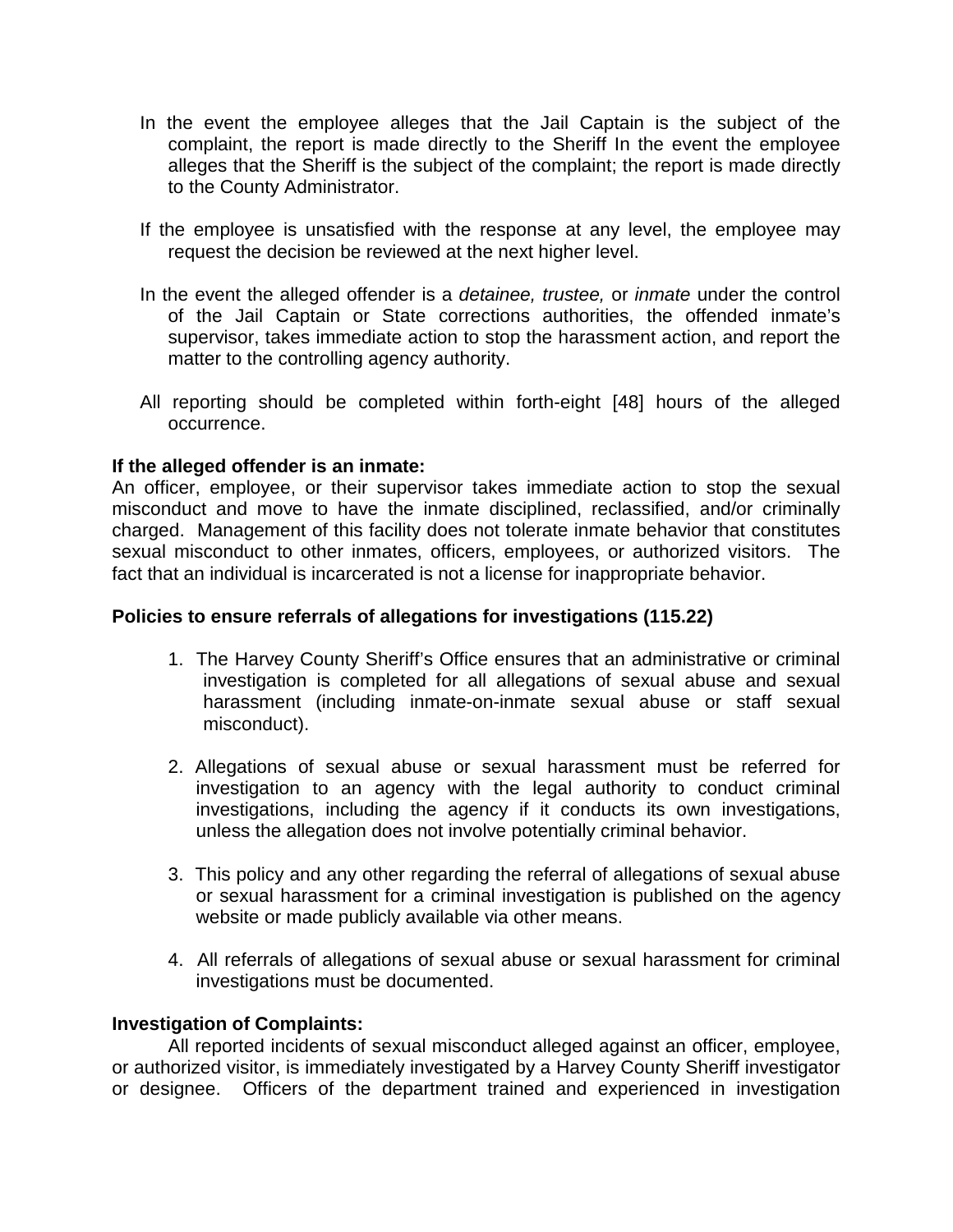conduct these investigations. Statements of the complaining party and key witnesses are completed on official *witness statement* forms, signed, and witnessed. Prior to any signing, each complainant, witness, or subject of an investigation is reminded of the perjury laws of the state. Any individual suspected or accused of an offense is read their *Miranda Warning*, prior to any interview or interrogation.

Reported incidents of sexual misconduct by an inmate against an inmate are referred to the Harvey County Sheriff Investigator, or designee, or otherwise handled in accordance with policy *Inmate Discipline*.

#### **Failure to Immediately Report:**

Failure to report perceived sexual harassment, abuse, or misconduct in a timely manner is prejudicial to good order and may subject the observing employee to disciplinary action. It is not acceptable behavior for an employee to observe, participate in, or passively accept sexual harassment or misconduct from anyone. Employees who, in good faith, timely report misconduct, or violations of criminal law may not be suspended, terminated, or have other adverse personnel action taken against them by the employing governmental entity. It is critical that reporting of alleged sexual or other misconduct be made within forty-eight [48] hours, so that abuses can be investigated, and corrected as soon as reasonably possible.

If it is concluded that a complaint or report of sexual misconduct was intentionally false or that information provided in an investigation was intentionally false, the individual(s) providing such false complaint, report, or information are subject to disciplinary action, and possible criminal charges for *filing a false police report* or *official document*.

Inmates accused of sexual misconduct by other inmates, visitors, staff, or officers are subject to the facilities inmate *Disciplinary* and *Classification* policies, as well as possible criminal charges.

#### **Security of Information:**

Staff is strictly prohibited from revealing any information related to a sexual abuse report to anyone other than those necessary to provide treatment, investigations, or other security operations. Staff may not disclose any information to any party that may conflict with treatment, investigations, management, or security decisions. As a general practice, Staff will only disclose this information to those department personnel that operate within the capacity mentioned above.

Screening of outgoing mail to any of the advocacy services (DV/SA office, Sheriff's Office, Department of Homeland Security, Rape Crisis Center, etc.) will not be viewed by staff, and will be processed as legal mail for the purpose of inmate confidentiality. Screening of incoming inmate mail will be subject to the same restrictions as legal mail for the purpose of controlling contraband.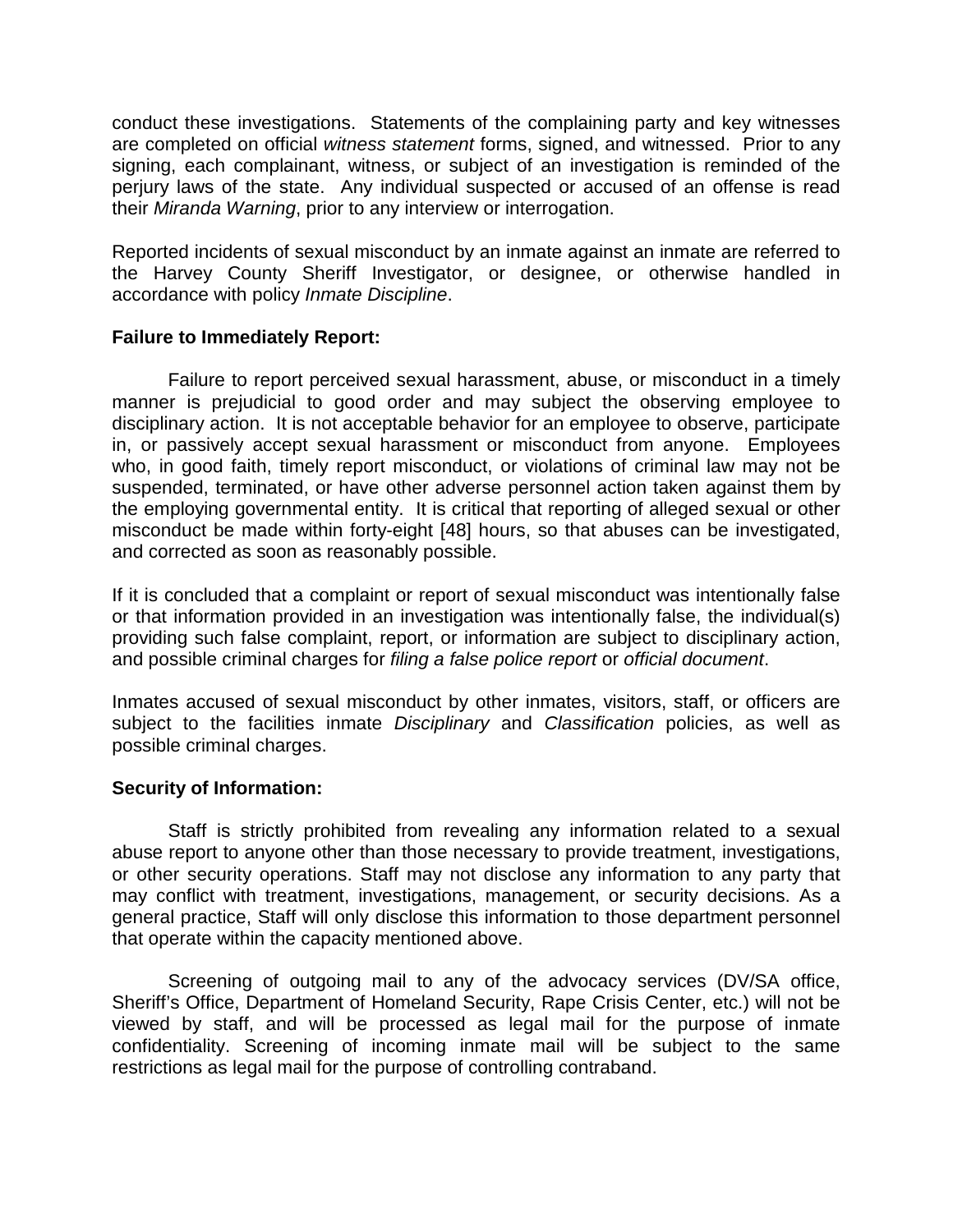## **CHAPTER 2 ADMINISTRATIVE OPERATIONS (PREA COMPLIANCE)**

## **I. Supervision and Monitoring (115.13) (HVDC Policy 2.02, 2.15)**

- 1. HVDC will develop, document, and make the best efforts to comply on a regular basis with a staffing plan that provides adequate levels of staffing, and where applicable, video monitoring to protect inmates against sexual abuse.
- 2. Each time the staffing plan is not complied with, the facility documents and justifies all deviations from the staffing plan.
	- a) The shift Supervisor will update their post orders throughout the shift to document staffing assigned to each area.
	- b) The post orders are the responsibility of the shift Supervisor to keep updated.
	- c) There will be written justification for all deviations from the post orders.
- 3. At least once every year the facility, Detention Center Administration, in collaboration with the PREA Coordinator, reviews the staffing plan to see whether adjustments are needed in:
	- a) The staffing plan
	- b) The deployment of monitoring technology
	- c) The allocation of agency/facility resources to commit to the staffing plan to ensure compliance
- 4. Supervisors will conduct unannounced supervisor rounds of the Jail daily to identify and deter staff sexual abuse and sexual harassment.
	- a) Each unannounced round is documented as a computer entry in the jail log. The entry will be logged as "Supervisory Round". All supervisor rounds will be recorded utilizing this code.
	- b) The unannounced supervisor rounds are to be conducted on both day and night shifts and will cover all areas of the facility.
	- c) Staff is prohibited from alerting other staff members when the Supervisor is conducting these unannounced rounds.
	- d) Supervisor unannounced rounds are completed in accordance with policy 2.17.1 *Supervisory unannounced rounds.*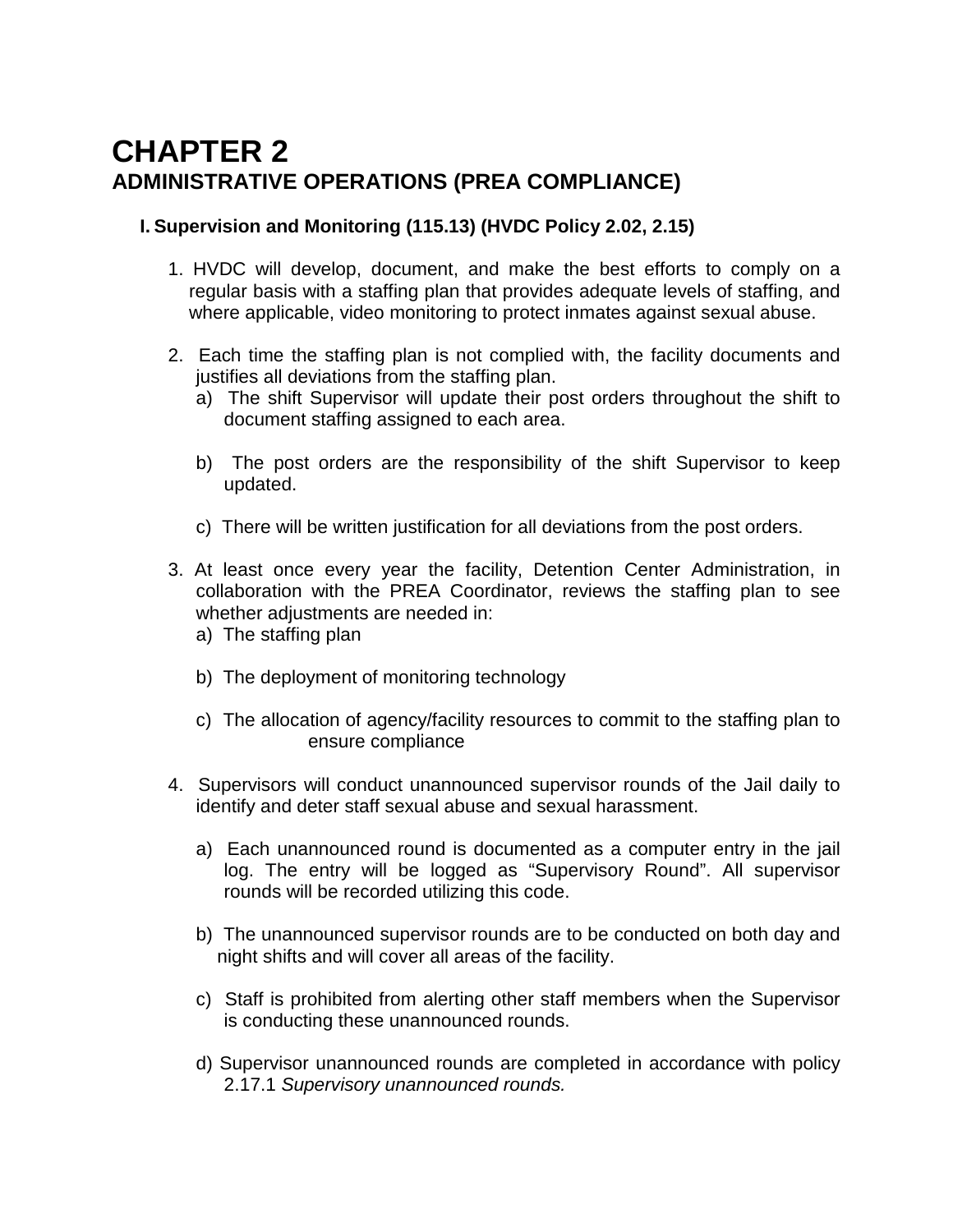#### **II. Hiring and Promotion decisions (115.17) (HVDC Policy 2.09)**

- 1. The HVDC policy prohibits hiring or promoting anyone who may have contact with inmates and prohibits enlisting the services of any contractor who may have contact with inmates who:
	- a) Has engaged in sexual abuse in a prison, jail, lockup, community confinement facility, juvenile facility, or other institution.
	- b) Has been convicted of engaging or attempting to engage in sexual activity in the community facilitated by force, open or implied threats of force, or coercions, or if the victim did not consent or was unable to consent or refuse
	- c) Has been civilly or administratively adjudicated to have engaged in the activity described in any paragraph in this section.
- 2. The agency shall consider any incidents of sexual harassment in determining whether to hire or promote anyone or to enlist the services of any contractor, who may have contact with inmates.
- 3. Before this agency hires any new employees who may have contact with inmates, it:
	- a) Conducts criminal background record checks
	- b) Consistent with federal, state, and local law, makes its best efforts to contact all prior institutional employers for information on substantiated allegations of sexual abuse or any resignation during a pending investigation of an allegation of sexual abuse.
	- c) Conducts a formal interview with the applicant regarding the desired position and any relevant factors.
	- d) Where applicable, or as desired, the agency will coordinate a polygraph for applicants to be completed at no cost to the applicant.
	- e) Sheriff's Office Investigators will perform unannounced 'knock and talks' with potential employees as a general practice.
- 4. This agency requires that a criminal background record check be completed before enlisting the services of any contractor who may have contact with inmates.
- 5. Criminal background records checks will be conducted by the Harvey County Sheriff's Office on all current employees, volunteers, and contractors, who may have contact with inmates at least every five (5) years.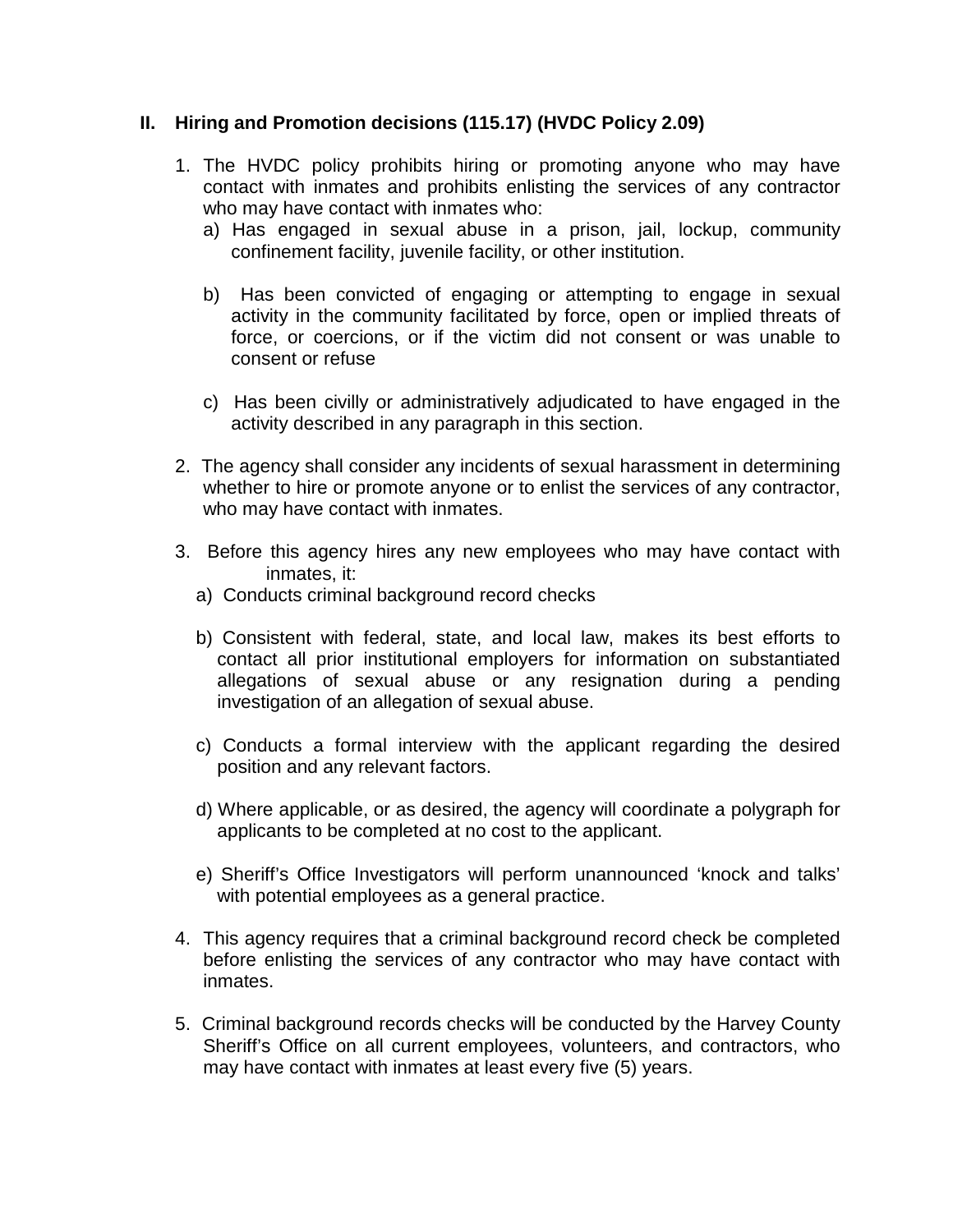- 6. The agency shall ask all applicants and employees who may have contact with inmates directly about previous misconduct described in paragraph (1a) of this section in written applications or interviews for hiring or promotions and in any interviews or written self-evaluations conducted as a part of reviews of current employees. The agency shall impose upon employees a continuing affirmative duty to disclose any such misconduct.
- 7. Employees must disclose any such misconduct. Any material omission(s) regarding such misconduct, or the provision of materially false information, shall be grounds for termination.
- 8. Any information requested of a current or previous employee by a prospective employer will be supplied by Human Resources.
- 9. Unless prohibited by law, the agency shall provide information on substantiated allegations of sexual abuse or sexual harassment involving a former employee upon receiving a request from an institutional employer for whom such employee has applied to work

## **III. Reference checks from other agencies (115.17)**

The agency will provide information on substantiated allegations of sexual abuse/harassment involving former employees upon request from an institutional employer that the former employee has applied to work. Requests for this information must be directed to the Jail Administrator or Harvey County Sheriff. Other requests for information shall be directed to the Harvey County Administration Office.

## **IV. Upgrades to facilities and technology (115.18) (HVDC Policy 2.02)**

- 1. The HCDC will consider the effect of the design, acquisition, expansion or modification in reference to the Jail's ability to protect inmates from sexual abuse during any planned expansions, modifications, or video equipment updates to the facility.
- 2. When installing or updating a video monitoring system, electronic surveillance system, or other monitoring technology, the agency shall consider how such technology may enhance the agency's ability to protect inmates from sexual abuse.

## **V. Contracting with other entities for the confinement of inmates (115.12)**

1. Any contract entered into for the confinement of inmates after August 20, 2015, or since the last PREA audit, whichever is later, requires: a) All of the contractors to adopt and comply with PREA standards.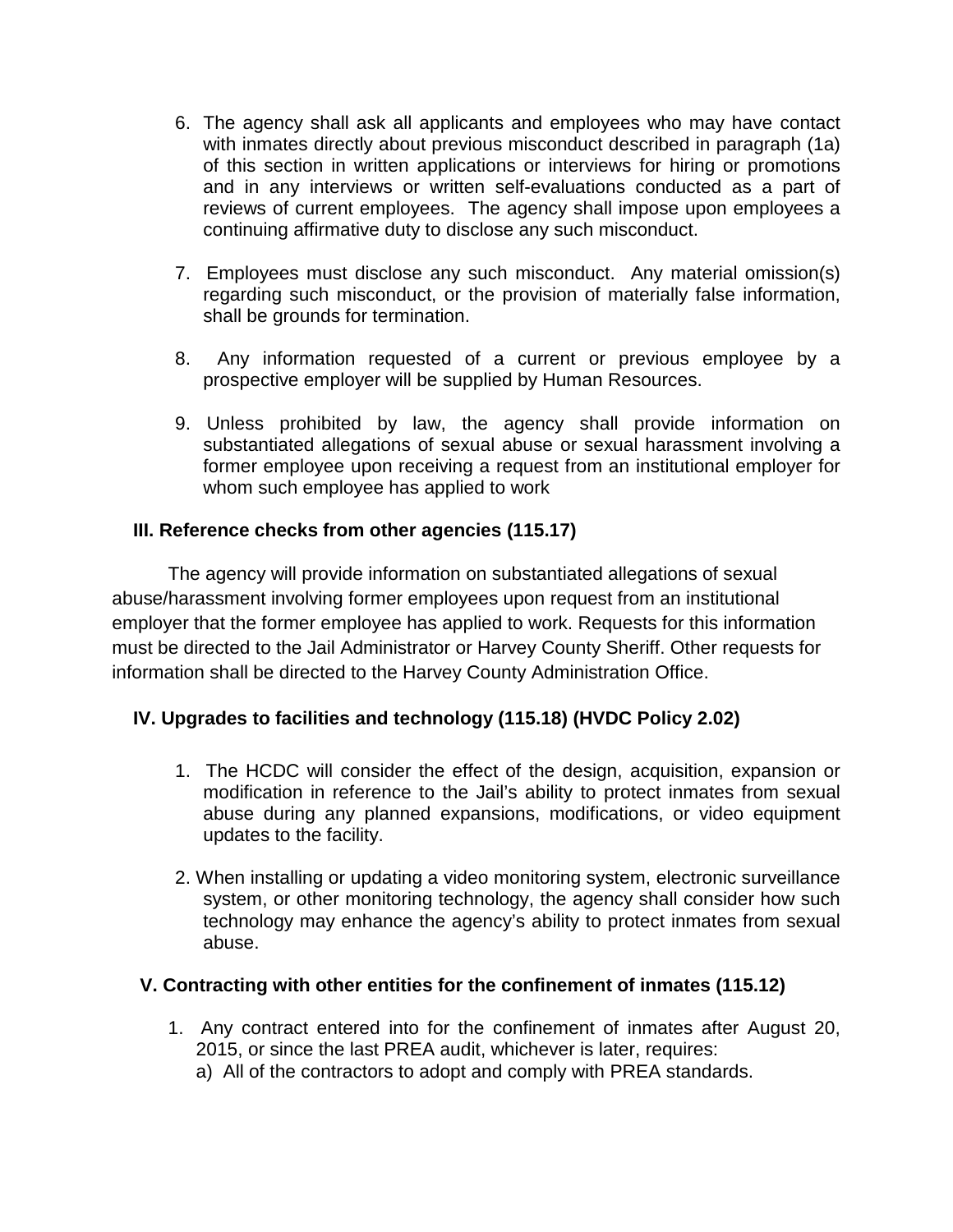b) All contracts require the agency to monitor the contractor's compliance with PREA standards

## **VI. Youthful inmates (115.4) (HVDC Policy 4.03)**

- 1. Youthful inmates are not housed at the HVDC. Juveniles (under the age of 18) that may be processed at the HVDC for felony crimes will not be within sight, or physical contact with any adult inmate.
- 2. The HVDC always provides direct staff supervision with juveniles who may come to the HVDC to be processed for felony crimes, but are not housed.
- 3. For Juveniles that may be adjudicated as adults through a court action, they will be housed in a facility that is PREA compliant. HVDC has a contract with Reno County Youth Services. Any adjudicated juvenile will be placed at Reno County Youth Service facility which is also PREA compliant.

**VII. Disciplinary Sanctions-**for those found to have participated in prohibited behaviors **(115.11) (HVDC policy 2.15, 3.01, 3.05, 3.06, 6.01)**

1. HVDC has a zero-tolerance policy for all forms of sexual abuse and sexual harassment

- 2. Allegations of sexual abuse or sexual harassment not clearly defined in this policy can and will be reviewed by the PREA coordinator and/or Sheriff's Investigations Unit. Any findings of violation of this policy, or policy 2.15, are subject to disciplinary procedures herein.
- 3. Harvey County Detention Center (HVDC) staff members, contractors, or volunteers, will be subjected to disciplinary sanctions up to and including termination for violating the sexual abuse and sexual harassment policies.

#### **A. Disciplinary sanctions for staff (115.76) (HVDC Policy 3.01)**

- 1. Staff is subject to disciplinary sanctions up to and including termination for violating agency sexual abuse or sexual harassment policies. Termination is the likely disciplinary sanction for staff who engaged in sexual abuse.
- 2. Disciplinary sanctions for violations of agency policies relating to sexual abuse or sexual harassment (other than actually engaging in sexual abuse) are commensurate with the nature and circumstances of the acts committed, the staff member's disciplinary history, and the sanctions imposed for comparable offenses by other staff with similar histories.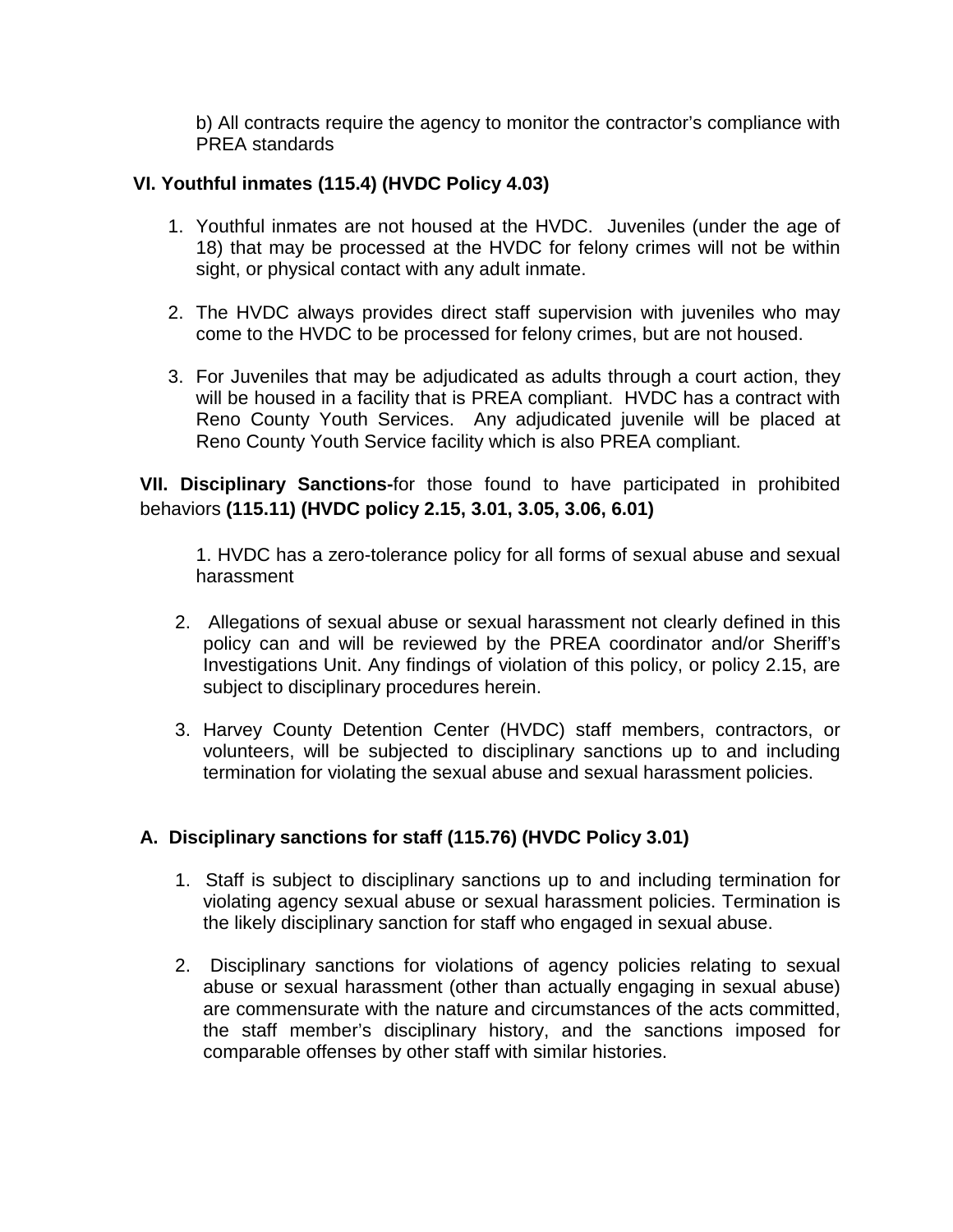3. All terminations for violations of agency sexual abuse or sexual harassment policies, or resignations by staff who would have been terminated if not for their resignation, are reported to The Harvey County Sheriff, Sheriffs Investigation Unit, or other law enforcement agencies, unless the activity was clearly not criminal, and to any relevant licensing bodies.

## **B. Corrective action for contractors and volunteers (115.77) (HVDC Policy 3.03C)**

- 1. The agency requires that any contractor or volunteer who engages in sexual abuse be reported to law enforcement agencies, unless the activity was clearly not criminal, and to relevant licensing bodies.
- 2. Any contractor or volunteer who engages in sexual abuse is prohibited from contact with inmates and is reported the Harvey County Sheriff
- 1. The facility will take remedial measures and prohibit further contact with inmates in the case of any other violation of agency sexual abuse or sexual harassment policies by a contractor or volunteer.
- 2. The HVDC will take appropriate remedial measures, in considering whether to prohibit further contact with inmates, in the case of any other violation of agency sexual abuse or sexual harassment policy by a contractor or volunteer.

## **C. Disciplinary sanctions for inmates (115.78) (HVDC Policy 3.01)**

- 1. Inmates are subject to disciplinary sanctions pursuant to a formal disciplinary process following an administrative finding that the inmate engaged in inmate-on-inmate sexual abuse.
- 2. Inmates are subject to disciplinary sanctions pursuant to a formal disciplinary process following a criminal finding of guilt for inmate-on-inmate sexual abuse.
- 3. Sanctions are proportionate with the nature and circumstance of the abuses committed, the inmate's disciplinary history, and the sanctions imposed for the comparable offenses by other inmates with similar histories.
- 4. The disciplinary process considers whether an inmate's mental disabilities or mental illness contributed to his or her behavior when determining what type of sanction, if any should be imposed.
- 5. The facility does not offer therapy, counseling, or other interventions designed to address and correct underlying reasons or motivations for abuse.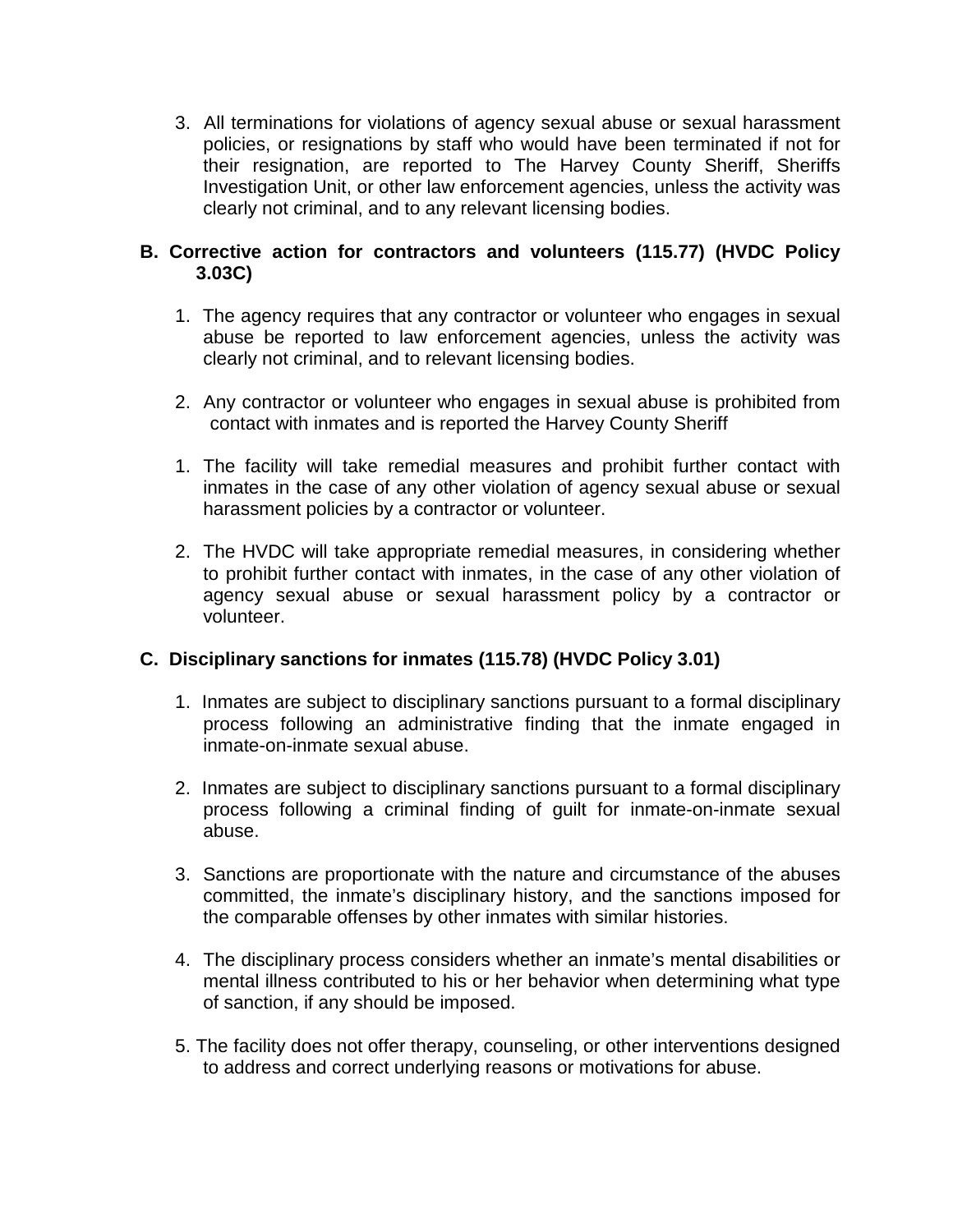- 6. The agency disciplines inmates for sexual conduct with staff only upon finding that the staff member did not consent to such contact.
- 7. The agency prohibits disciplinary action for a report of sexual abuse made in good faith based upon a reasonable belief that the alleged conduct occurred, even if an investigation does not establish evidence sufficient to substantiate the allegation.
- 8. The HCDC prohibits all sexual activity between inmates.
- 9. Although all sexual activity is prohibited between inmates, the agency will only deem such activity to constitute sexual abuse if it determines that the activity is coerced. HVDC will not deem the activity as sexual abuse if it was not coerced.

An inmates' report of sexual abuse made in good faith and based on reasonable belief will not be disciplined for falsely reporting an incident or lying, even if the investigation does not establish evidence sufficient to substantiate the allegation.

## **Disciplinary Action:**

Violations of this policy are grounds for disciplinary action, including but not limited to *suspension, demotion, transfer, probation, or discharge.* The Jail Captain may also impose other remedial actions in appropriate circumstances, including but not limited to, *counseling, training, treatment, placing of conditions on continued employment*, and *criminal referral*.

#### **VIII. Sexual abuse incident reviews (115.86)**

- 1. The facility conducts a sexual abuse incident review at the conclusion of every sexual abuse investigation, including whether the allegation has not been substantiated, unless the allegation has been determined to be unfounded.
- 2. Sexual abuse incident reviews will be conducted within 30 days of concluding the investigation.
- 3. The sexual abuse incident review team will include upper-level management officials and allows for input from line supervisors, investigators, and medical or mental health staff.
- 4. The review team shall:

 a) Consider whether the allegation or investigation indicates a need to change policy or practice to better prevent, detect or respond to sexual abuse.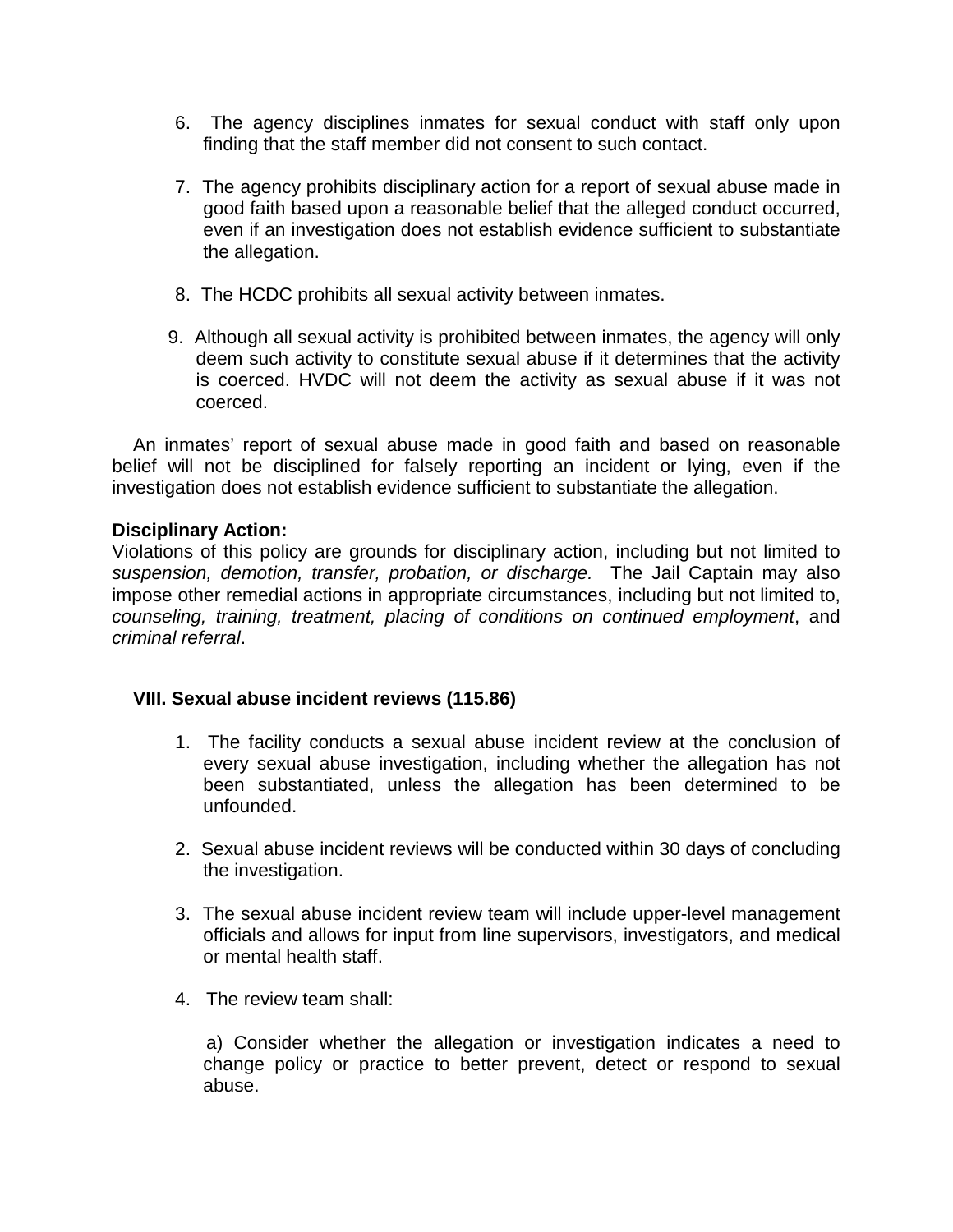b) Consider whether the incident or allegation was motivated by race; ethnicity; gender identity; lesbian, gay, bisexual, transgender or intersex identification status or perceived status; or gang affiliation; or was motivated or otherwise caused by other group dynamics at the facility.

 c) Examine the area in the facility where the incident allegedly occurred to assess whether physical barriers in the area may enable abuse.

d) Assess the adequacy of staffing levels in that area during different shifts.

 e) Assess whether monitoring technology should be deployed or augmented to supplement supervision by staff.

 f) Prepare a report of its findings and any recommendations for improvement and submit such report to the HCDC Captain and PREA compliance coordinator.

5. The facility will implement the recommendations or will document the reason for not doing so.

## **IX. Data collection (115.87)**

- 1. The agency collects accurate, uniform data for every allegation of sexual abuse using a standardized instrument and set of definitions.
- 2. The standardized instrument includes, at a minimum, the data necessary to answer all questions from the most recent version of the Survey of Sexual Violence (SSV) conducted by the Department of Justice.
- 3. The agency aggregates the incident-based data at least annually.
- 4. The agency maintains reviews and collects data as needed from all available incident-based documents, including reports, investigation files, and sexual abuse incident reviews.
- 5. Upon request, the agency will provide all such data from the previous calendar year to the Department of Justice no later than June 30.

#### **A. Data review for corrective action (115.88)**

- 1. The agency reviews data collected and aggregated pursuant to 115.87 in order to assess and improve the effectiveness of its sexual abuse prevention, detection, response policies, and training, including:
	- a) Identifying problem areas.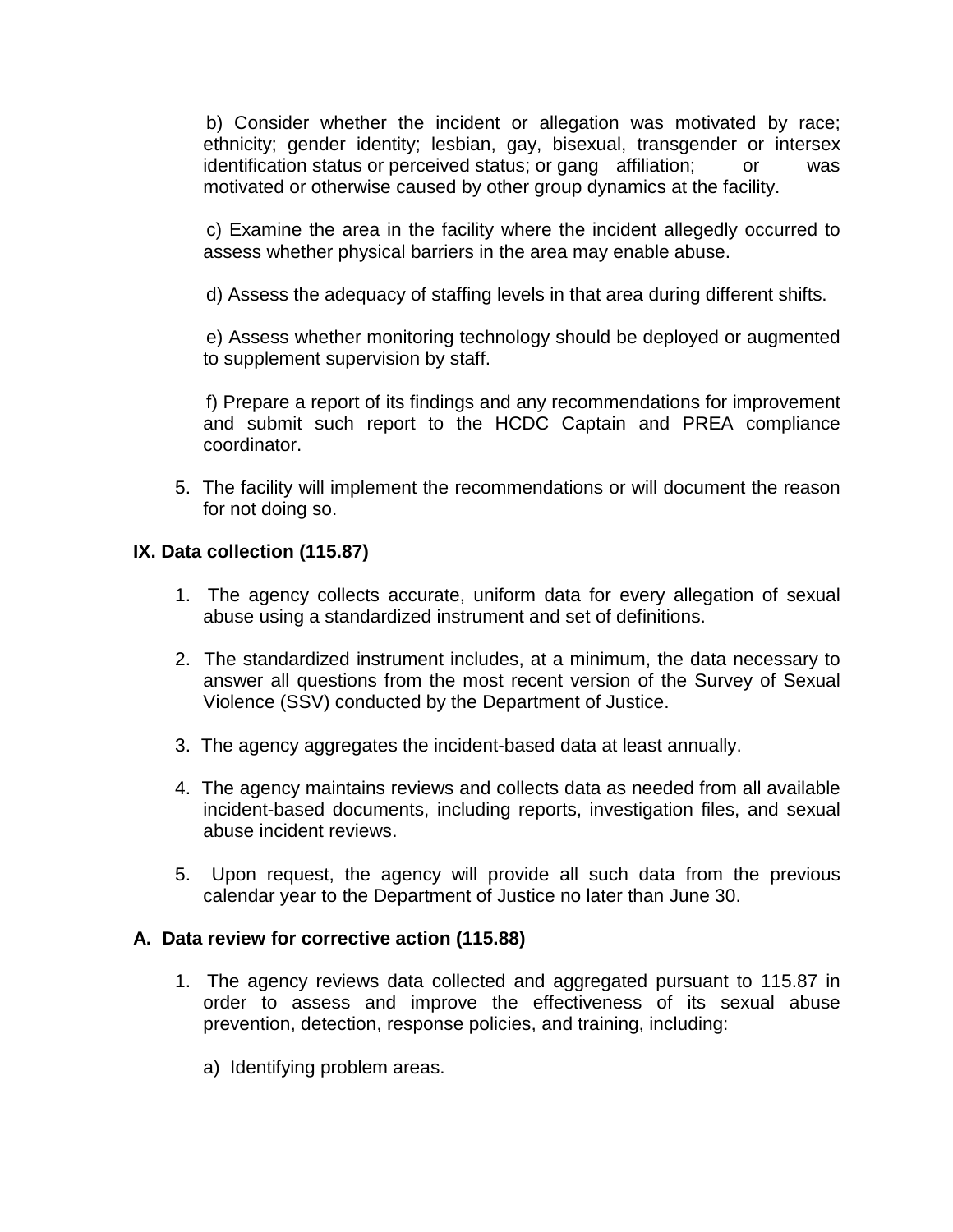- b) Taking corrective action on an ongoing basis.
- c) Preparing an annual report of its findings from its data review and any corrective actions for each facility, as well as the agency as a whole.
- 2. The annual report will include a comparison of the current year's data and corrective actions with those from prior years.
- 3. The annual report will provide an assessment of the agency's progress in addressing sexual abuse.
- 4. The agency will make its annual report readily available to the public at least annually through its website.
- 5. The annual reports are approved by the Harvey County Sheriff.
- 6. When the agency redacts material from an annual report for publication, the redactions are limited to specific materials where publication would present a clear and specific threat to the safety and security of the facility.
- 7. The agency will indicate the nature of the redaction.

#### **B. Data storage, publication, and destruction (115.89)**

- 1. The agency ensures that the incident-based and aggregate data are securely retained.
- 2. Aggregated sexual abuse data from facilities under its direct control and private facilities with which it contracts be made readily available to the public at least annually through its website.
- 3. Before making aggregated sexual abuse data publicly available, the agency removes all personal identifiers.
- 4. The agency maintains sexual abuse data collected pursuant to 115.87 for at least 10 years after the date of initial collection, unless federal, state, or local law requires otherwise.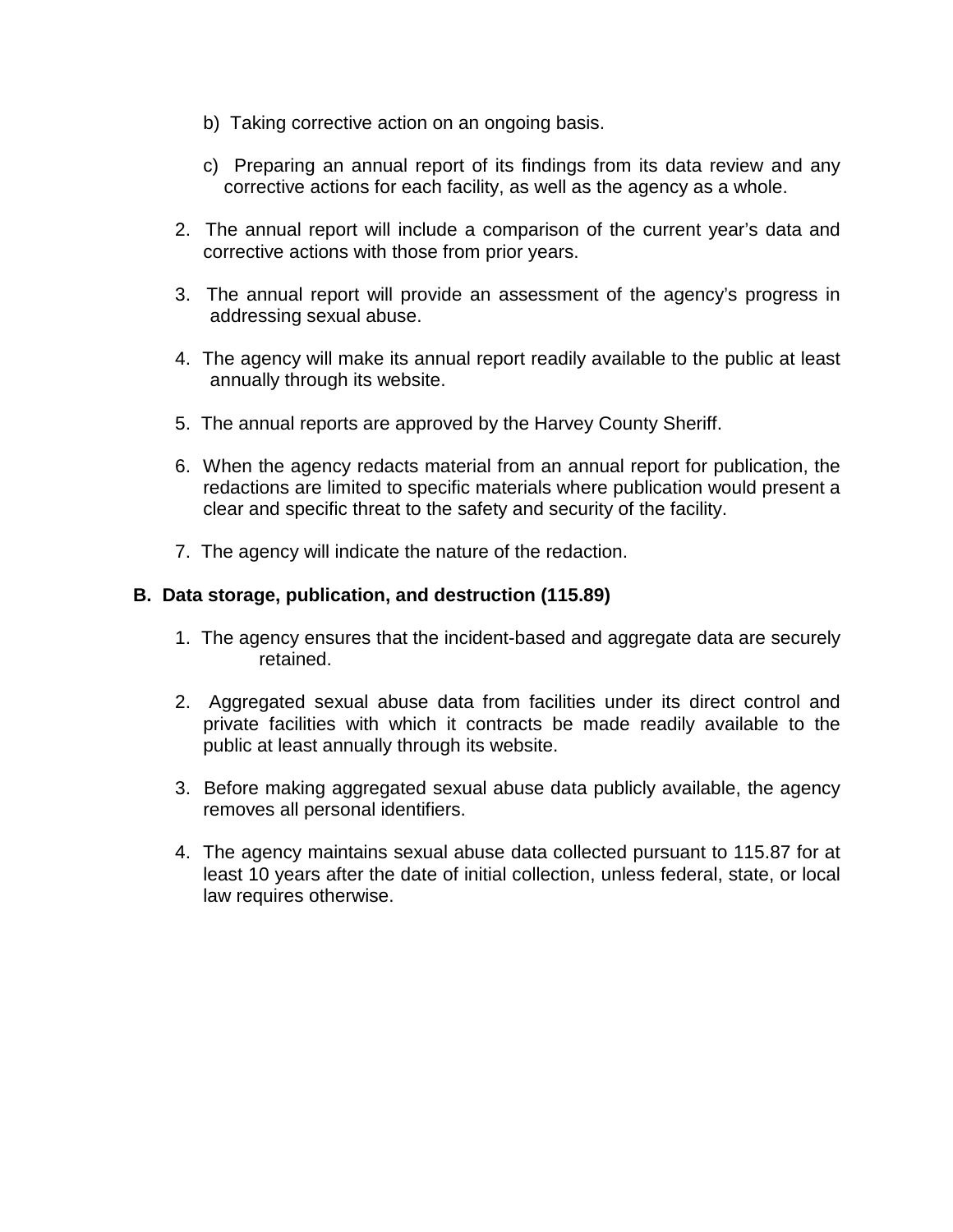## **CHAPTER 3 TRAINING AND EDUCATION**

**PREA Coordinator**: The PREA Coordinator will ensure that all staff members, contractors, volunteers, and inmates will be trained adequately in the following areas. It is the responsibility of the PREA Coordinator to identify training needs outside of scheduled blocks, in an effort to keep staff informed on policy changes, or inadequate levels of performance. Records will be updated and maintained by the PREA Coordinator indicating what training was received, who received it, and document overall compliance with training as needed. In the even that the PREA Coordinator is not the Training Sergeant, the PREA Coordinator will maintain a copy of these records specifically for PREA training as well.

## **A. Employee Training (115.31) HVDC Policy 3.03, 4.04)**

- 1. The agency trains all employees who have contact with inmates on the following matters:
	- a) Agency's zero-tolerance policy for sexual abuse and sexual harassment.
	- b) How to fulfill their responsibilities under agency sexual abuse and sexual harassment prevention, detection, reporting, and response policies and procedures.
	- c) The right of inmates to be free from sexual abuse and sexual harassment.
	- d) The right of inmates and employees to be free from retaliation for reporting sexual abuse and sexual harassment.
	- e) The dynamics of sexual abuse and sexual harassment in confinement.
	- f) The common reactions of sexual abuse and sexual harassment victims.
	- g) How to detect and respond to signs of threatened and actual sexual abuse.
	- h) How to avoid inappropriate relationships with inmates.
	- i) How to communicate effectively and professionally with inmates, including lesbian, gay, bisexual, transgender, intersex, or gender-nonconforming inmates.
	- j) How to comply with relevant laws related to mandatory reporting of sexual abuse to outside authorities.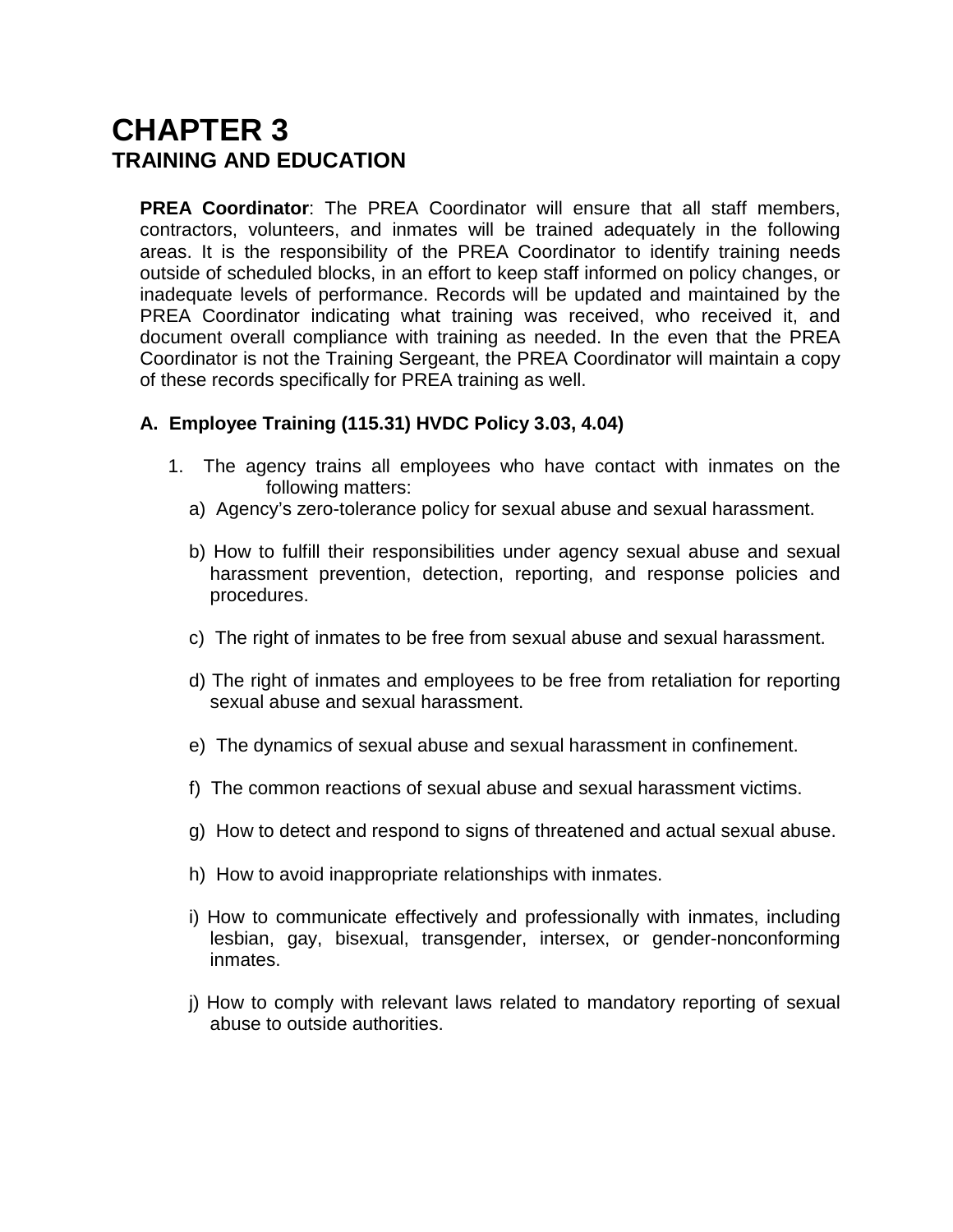- a) Pat Search Strip Search/ Transgender Intersex inmates:
	- i. A certified member of the same sex and in compliance with Kansas State Statute 22-2521(b) searches inmates upon admission. The Statement of Search Preference Form (HCDC-100) will be completed by the transgender/intersex inmate, choosing to have a male, female or both conduct the search.
	- ii. The officer performing the pat search should be of the same sex as identified by the transgender/intersex inmate on the Statement of Search Preference Form (HCDC-100). The inmate can choose to have a male or female officer pat search different areas based on the anatomy of the inmate.
- iii. When a strip search is required for a transgender/intersex inmate, the search will be conducted by an officer and overseen by a supervisor or witnessing officer per the Statement of Preference Form as signed by the inmate. The officer, supervisor or witnessing officer will be of the same sex that is listed on the Statement of Preference Form as signed by the inmate (HCDC-100).
- iv. Strip searches will never be performed as a punitive measure ZERO TOLERANCE.
- v. Staff will not search or physically examine a transgender or intersex inmate for the sole purpose of determining the inmate's genital status.
- vi. If the genital status is unknown, it may be determined during conversations with the inmate, reviewing medical records, or as part of a broader medical examination conducted in private by medical personnel requiring approval of Detention Administration.
- vii. The officers and Health Services provider must attempt to communicate with the inmate for the cooperation in determining gender for the purpose of housing and additional inmate services without resorting to a physical examination. If the inmate refuses to cooperate, the inmate will be housed in a single cell by themselves until the review team communicates and attempts to receive confirmation. A metal detector wand will be used prior to admitting the inmate into the single cell.
- b) The Review Team will consist of the following or designees:
	- i. Medical Health Services Administrator or Mental Health Counselor
	- ii. Detention Captain
	- iii. Detention Lieutenant or shift supervisor
	- iv. PREA Coordinator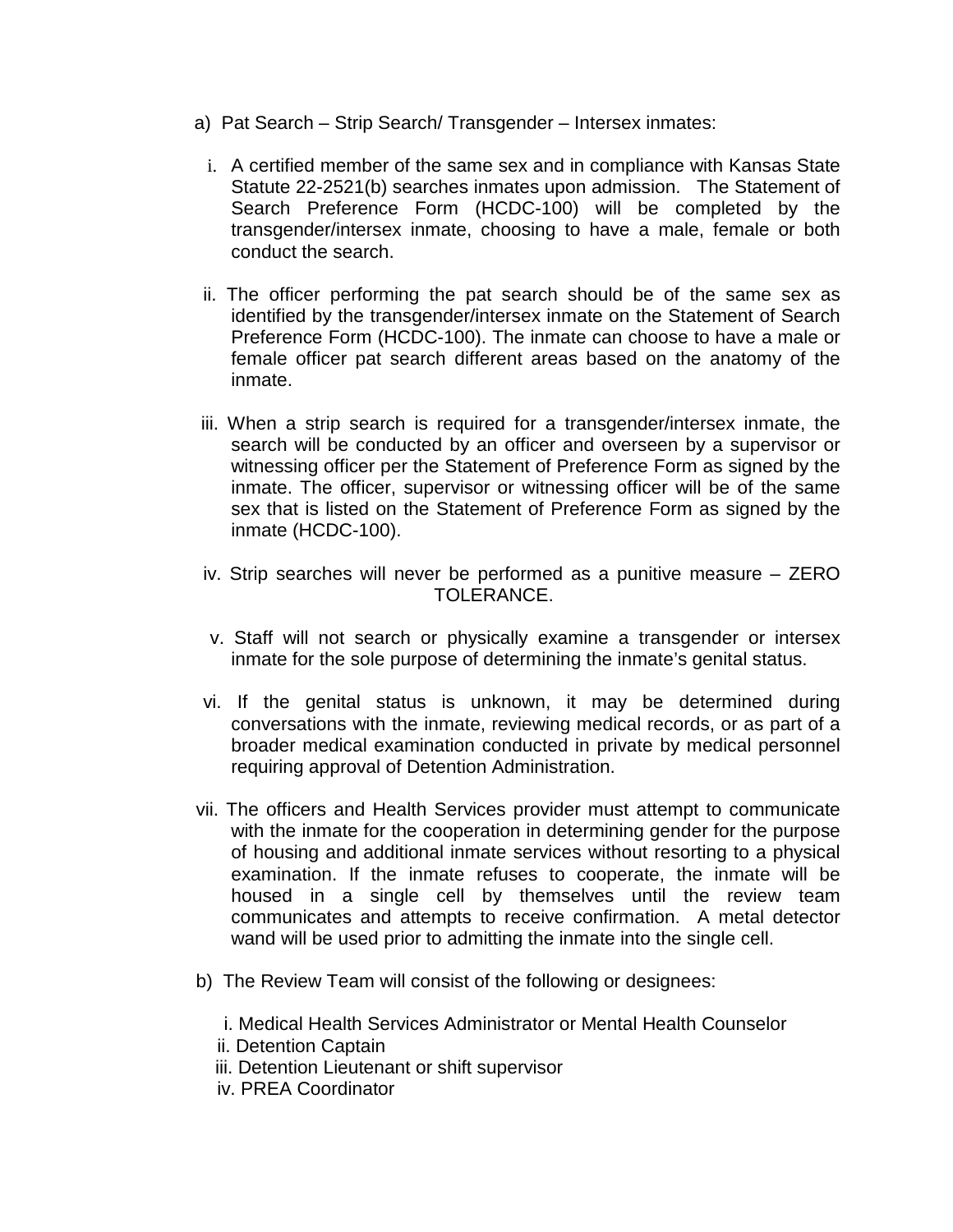- c) The booking Deputy is responsible for notifying the medical staff that a transgender/intersex inmate has been identified at intake.
- d) Deputies will conduct these searches in a professional and respectful manner. The searches will be conducted in the least intrusive manner possible consistent with security needs, and only if a search needs to occur based exigent circumstances. All transgender/intersex searches will be documented in an incident report.
- e) The security of the facility, staff and inmate's safety must be maintained at all times.
- 3. Between training sessions, employees are provided with information about current policies regarding sexual abuse and harassment.
- 4. The PREA Coordinator documents that employees received training by date of attendance, and accurate training reports. These documents will be stored by the PREA Coordinator for review as needed.
- 5. The agency will provide refresher training every two years to staff, or as needed as PREA policies change. Periodic compliance checks, to identify training needs, will be done by the PREA Coordinator & Training Cadre..

## **B. Volunteer and contractor training (115.32) (HVDC Policy 3.03C)**

- 1. All volunteers and contractors, who have contact with inmates, will be trained on their responsibilities under the agency's Prison Rape Elimination Act (PREA) policy. The type and level of training is based on the services they provide and level of contact they have with inmates.
- 2. All volunteers and contractors who have contact with inmates have, at the very least, been notified of the agency's zero-tolerance policy regarding sexual abuse and sexual harassment and informed how to report such incidents.
- 3. Documentation confirming that the volunteers/contractors understand the training they receive is kept on file with the agency.

#### **C. Inmate Education (115.33)**

1. All inmates, during intake, will receive orientation explaining the facility zerotolerance policy regarding sexual abuse and sexual harassment and how to report incidents or suspicions of sexual abuse or sexual harassment.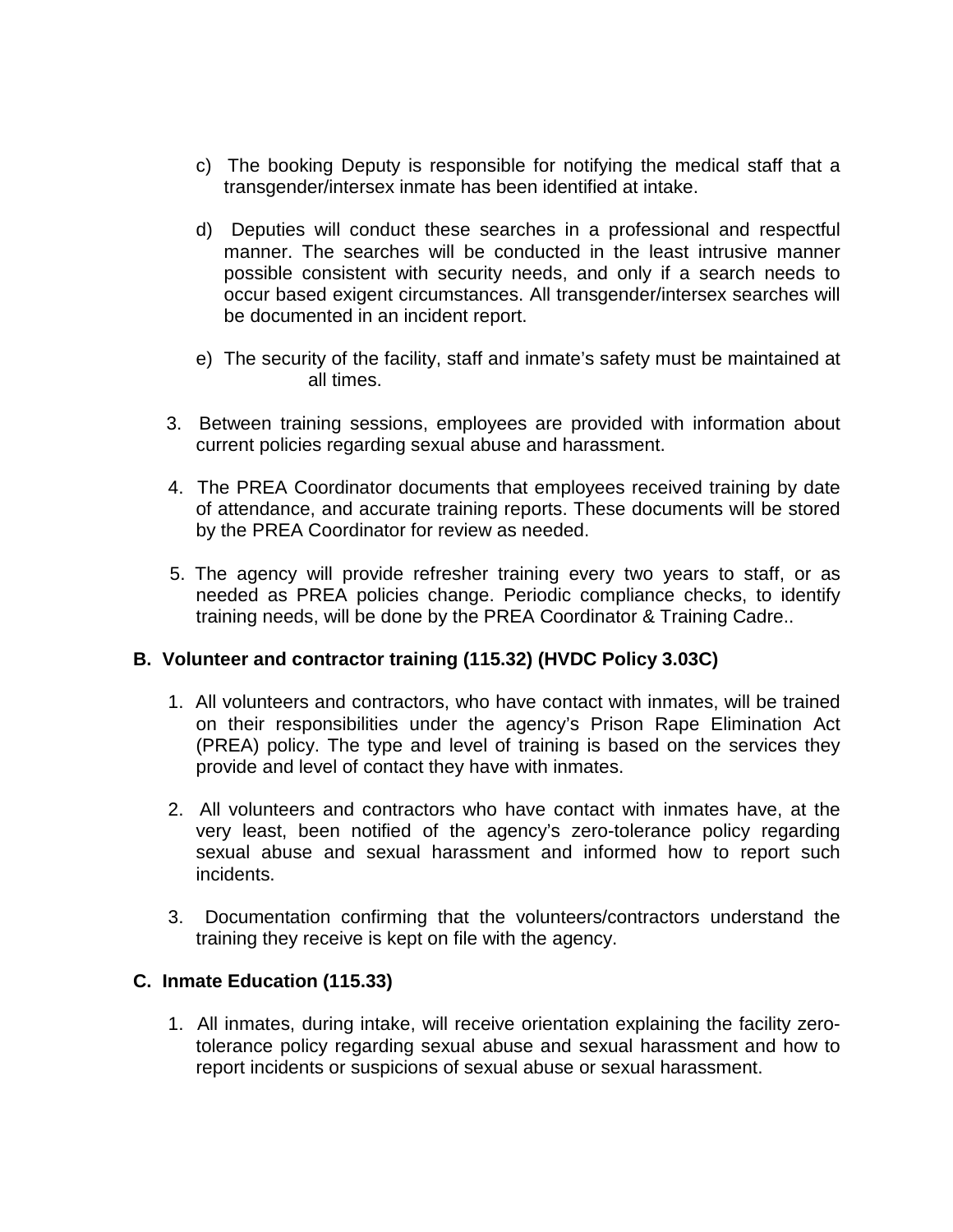- a) A sexual assault awareness pamphlet is provided to each inmate in the inmate's property bag during dress out with information on self-protection and prevention techniques, treatment and counseling, and reporting methods.
- b) Posters containing sexual assault awareness and reporting information are posted in the pre-booking room, living, and common areas.
- c) Upon request by the inmate; either electronically, written, or verbal; Inmates may speak with the PREA Coordinator directly regarding PREA Policy.
- 2. Inmate PREA education is available in accessible formats for all inmates including those who are:
	- a) Limited English proficient (currently a version in Spanish is available)
	- b) Deaf
	- c) Visually impaired
	- d) Otherwise disabled
	- e) Limited in their reading skills
- 3. The agency ensures that key information about the agency's PREA policies is continuously and readily available or visible through posters, comprehensive education within 30 days of incarceration, Detention Center Kiosks, or other written formats.

#### **D. Specialized training: Investigations (115.34)**

- 1. Investigators who investigate allegations of sexual abuse are trained in conducting sexual abuse investigations in confinement settings.
- 2. The specialized training shall include techniques for interviewing sexual abuse victims, proper use of Miranda and Garrity warnings, sexual abuse evidence collection in a confinement setting, and the criteria and evidence required to substantiate a case for administrative action or prosecution referral.
- 3. The agency maintains documentation showing that investigators have completed the required training.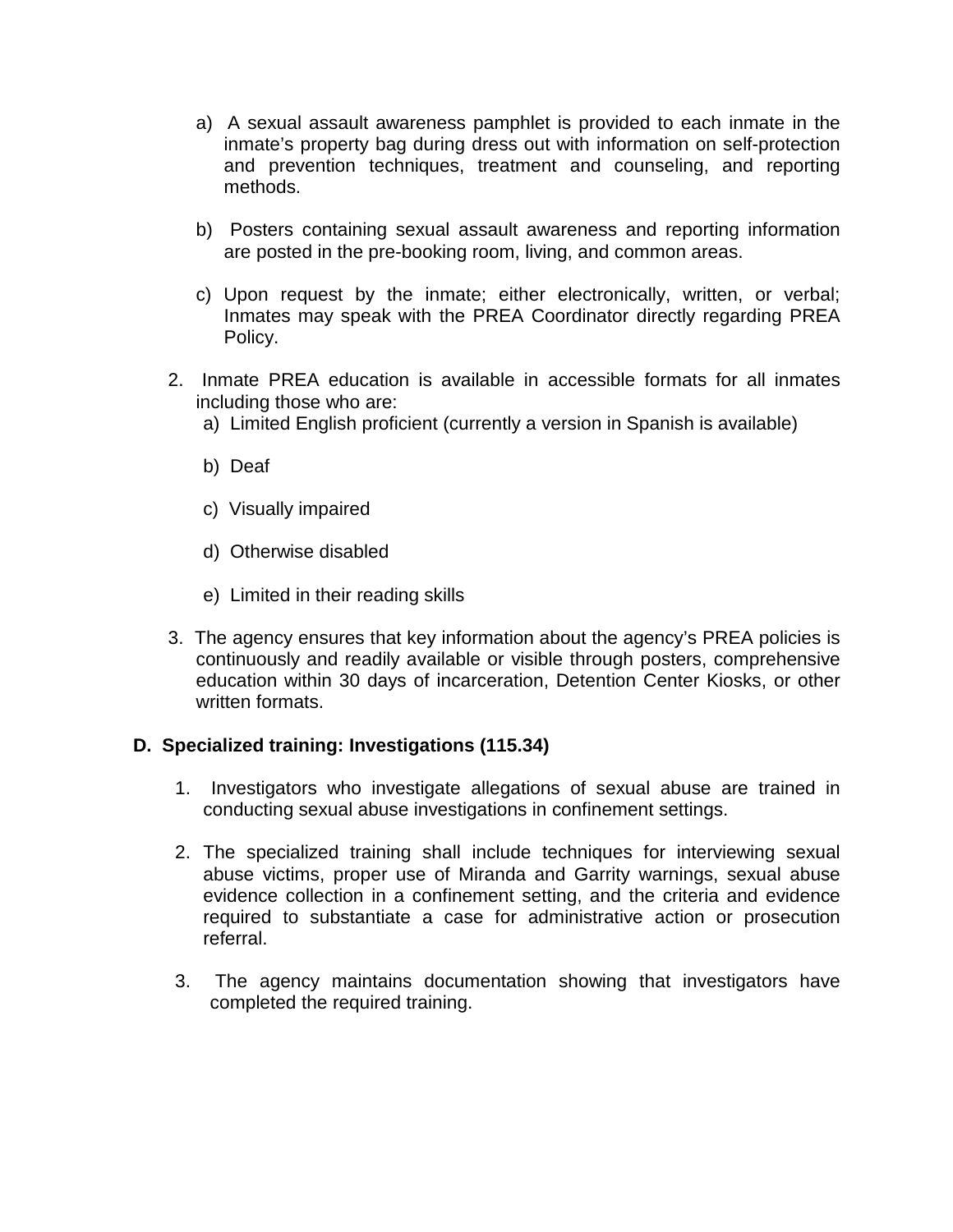### **E. Specialized training: Medical and Mental Health care (115.35) (HVDC Policy 11.01)**

- 1. Agency medical staff does not conduct forensic exams. Forensic exams will be conducted at a local hospital.
- 2. All Deputies and Medical Staff will be trained on the proper procedures for securing a crime scene and preserving evidence in exigent circumstances to include: [115.35 (a)]
	- a) Crime scene security
	- b) Crime scene log
	- c) Evidence handling
	- d) Evidence packaging
	- e) Chain of custody
- 3. The agency shall ensure all full-and part-time medical and mental health care practitioners that work regularly at the agency receive the training mandated for contractors and volunteers under 115.32, depending on the practitioner's status at the agency. The agency will maintain documentation the training was received.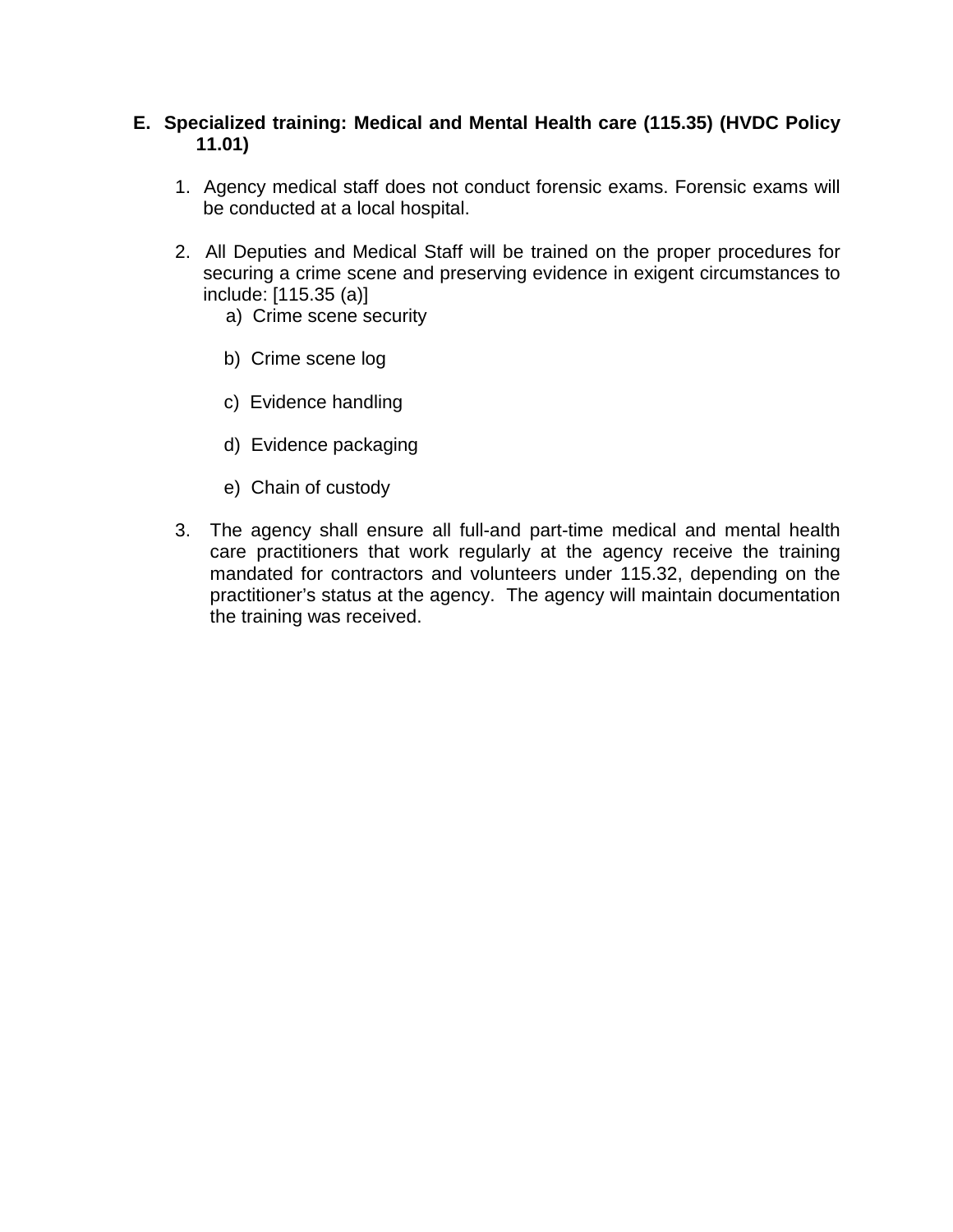## **CHAPTER 4 INMATE SCREENING**

## **I. SCREENING FOR RISK OF SEXUAL VICTIMIZATION AND ABUSIVENESS**

### **A. Screening for risk of victimization and abusiveness (115.41) (HVDC Policy 4.02, 4.03)**

- 1. All inmates will be screened during intake using an objective screening instrument to identify *immediate* concerns of sexual victimization or predation.
- 2. The intake screening will take place within 72 hours of arrival at the facility. The facility will reassess the inmate(s) predatory or victimization index, no later than 30 days from the inmate's arrival, based upon any additional relevant information received by the facility since the intake screening & certain items identified during intake screening.
- 3. The intake screening will consider at the minimum the following:
	- a) Whether the inmate has a mental, physical, or developmental disability.
	- b) Age of the inmate.
	- c) Physical build of the inmate.
	- d) If the inmate has previously been incarcerated.
	- e) If the inmate has prior convictions for sex offenses against an adult or child.
	- f) If the inmate is perceived to be gay, lesbian, bisexual, transgender, intersex, or gender nonconforming (LGBTI); or wishes to be identified as such for classification purposes.
	- g) If the inmate has previously experienced sexual victimization.
	- h) The Inmate's own perception of vulnerability.
	- i) If the inmate is detained solely for civil immigration.
	- j) If the inmate has prior convictions for violent offenses.
- \*i- We do not house inmates solely for this purpose, but if an inmate is housed for this, they will not be placed in population without screening from the PREA Coordinator
	- 4. Based on the answers provided and the inmate's own perceptions of vulnerability: a determination for the inmates' housing is made during intake. If the inmate feels comfortable in general population and does not flag for further screening, he/she will be housed. If the inmate feels uncomfortable being placed in general population, the inmate will be housed alone until seen and evaluated by the PREA Coordinator. The inmate may still be housed in population pending review, but will be evaluated first.
	- 5. An inmate's risk level shall be reassessed at any time and when warranted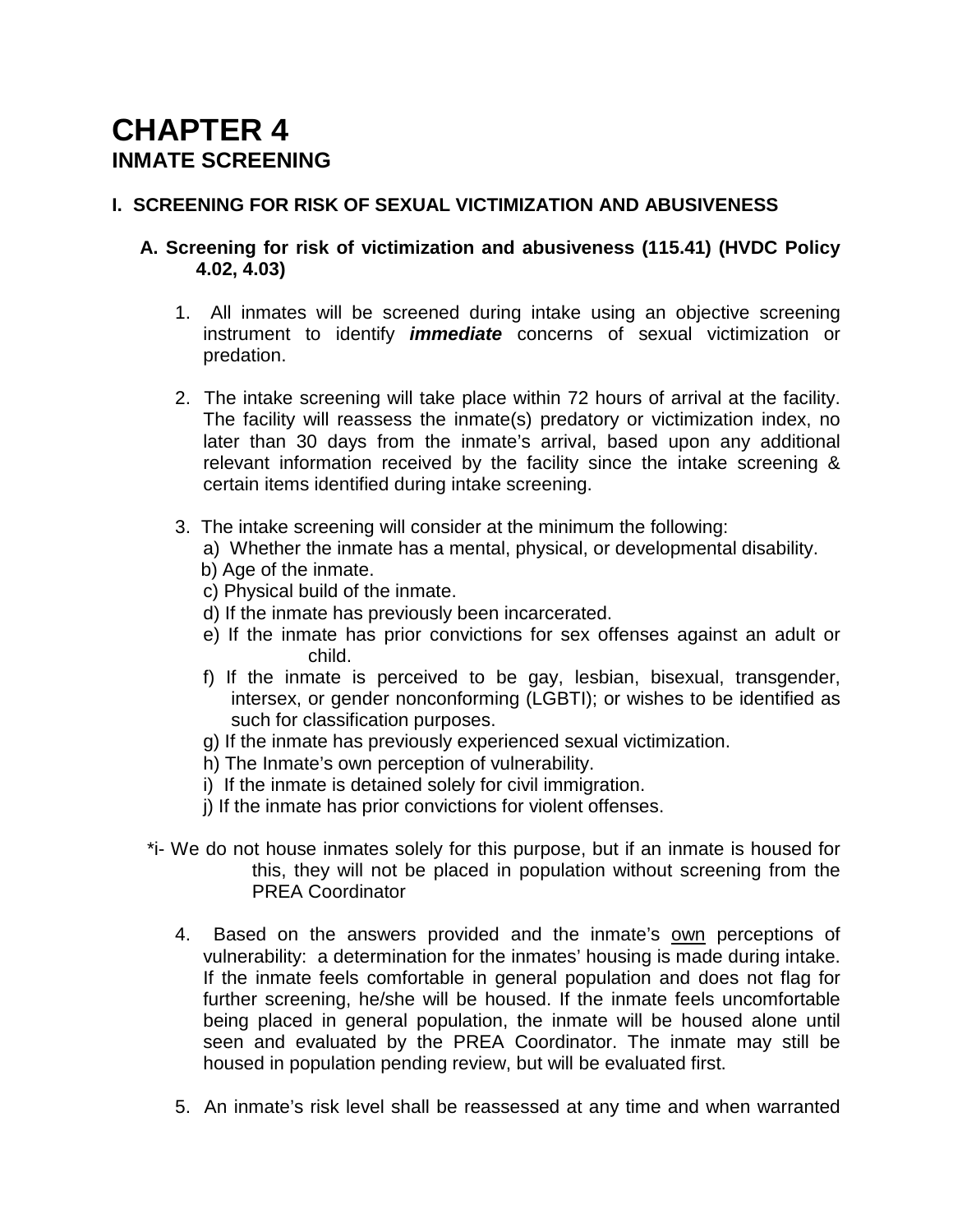due to a referral, request, incident of sexual abuse, or receipt of additional information that bears on the inmate's risk of sexual victimization or abusiveness.

- 6. Inmates will not be disciplined for refusing to answer, or for not disclosing complete information in response to questions asked on the 'booking screening' page of the booking wizard; OR during PREA coordinator screening.
- 7. The agency shall implement appropriate controls on the dissemination within the facility of responses to questions asked pursuant to inmate screening. The PREA coordinator will secure screening records in order to ensure that sensitive information is not exploited to the inmate's detriment by staff or other inmates.

### **B. Use of screening information (115.42) (HVDC Policy 4.01, 4.02, 4.03, 4.04, 4.06)**

- 1. Information from the risk screening will be used to determine housing, bed, work, education, and program assignments to prevent inmates with the high risk of being sexually victimized from those at the risk of being sexually abusive.
- 2. The agency makes individualized determinations about how to ensure the safety of each inmate.
- 3. The agency makes housing and program assignments for transgender or intersex inmates in the facility on a case-by-case basis to ensure the inmates' health and safety; and whether the placement would present management or security problems.
- 4. Placement and programming assignments for transgender or intersex inmates shall be reassessed at least twice each year to review any threats to the inmates' safety.
- 5. A transgender or intersex inmates' own views with respect to his or her own safety shall be given serious consideration.
- 6. Transgender or intersex inmates shall be given the opportunity to shower separately from other inmates.
- 7. The PREA Coordinator or designee will assess all transgender or intersex inmates for housing to include:
	- a) Does the inmate feel comfortable being housed in general population?
	- b) What gender of inmates does the inmate feel comfortable being housed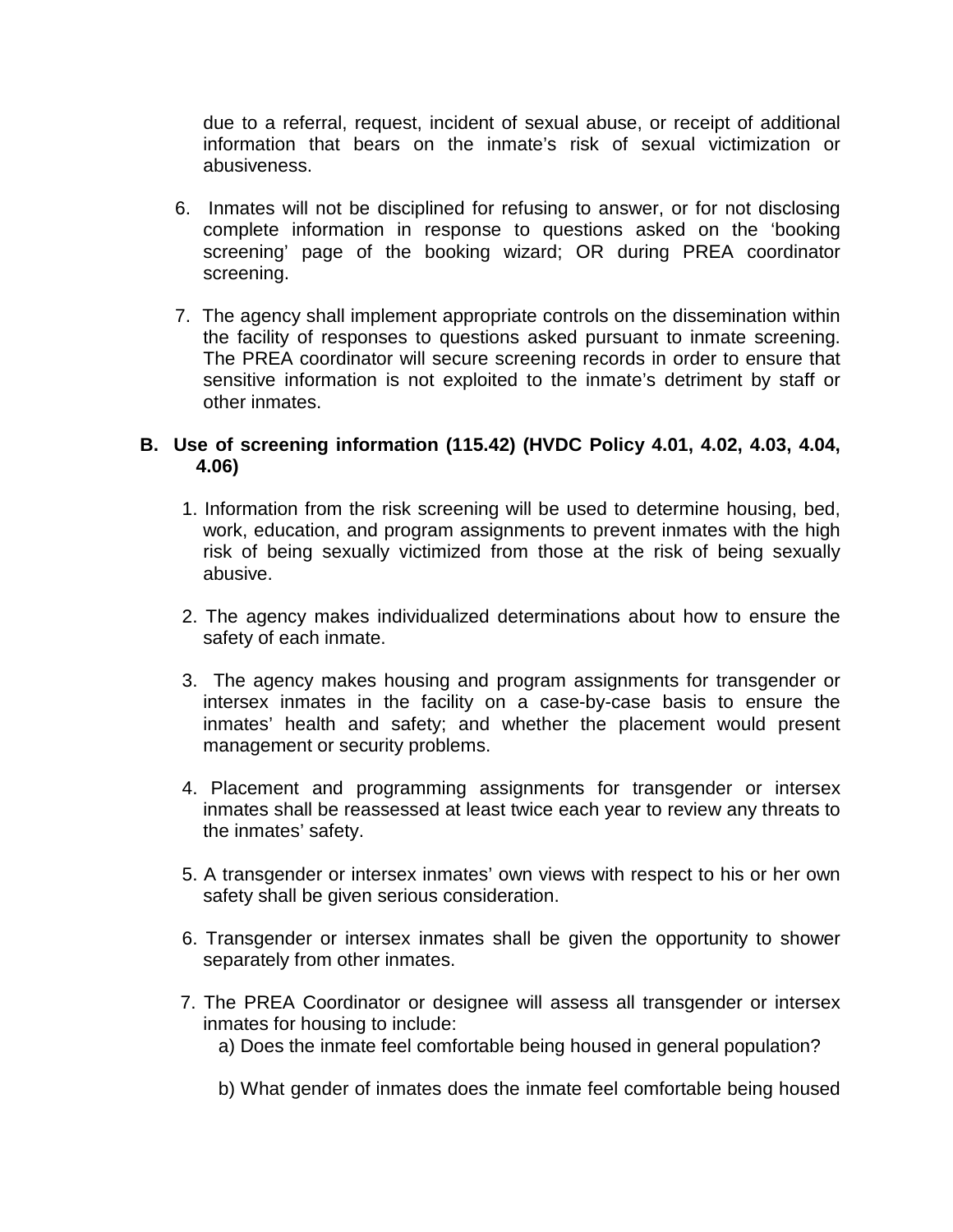with?

- c) Does the inmate feel comfortable showering around other inmates?
- d) Does the inmate prefer to shower away from other inmates?

 e) Transgender or intersex inmates who prefer to shower separately will be taken to the booking shower and allowed to shower in the booking shower room with the use of a divider privacy screen as desired.

- f) Transgender or intersex inmates in general population can submit a request to the Shift supervisor via the inmate kiosk to request a change in housing or showering status.
- g) Lesbian, gay, bisexual, transgender or intersex inmates shall not be placed in dedicated facilities, units or wings solely on the basis of such identification or status, unless such placement is in a dedicated facility, unit or wing established in connection with a consent decree, legal settlement or legal judgment for the purpose of protecting such inmates.
- 8. The PREA coordinator will disseminate these records only as needed to ensure the safety of the inmate and staff. Records will be maintained in a confidential manner, and be stored with that level of consideration.
- 9. Medical Staff will obtain informed consent from the inmate prior to reporting information about sexual victimization that did not occur in an institutional setting, unless the inmate is under the age of 18.

#### **C. Protective Custody (115.43) (HVDC Policy 4.01, 4.02, 4.03, 4.04, 4.06)**

- 1. Inmates at high risk for sexual victimization will not be placed in involuntary segregated housing unless an assessment of all available alternatives has been made, and a determination has been made that there is no available alternative means of separation from likely abusers.
- 2. Inmates placed in segregated housing for this purpose shall have access to programs, privileges, education, and work opportunities to the extent possible. If the facility restricts access to programs, privileges, education, or work opportunities, the facility shall document:
- a. The opportunities that have been limited.
- b. The duration of the limitation.
- c. The reasons for such limitations.
- 3. If an involuntary segregated housing assignment is made, the facility shall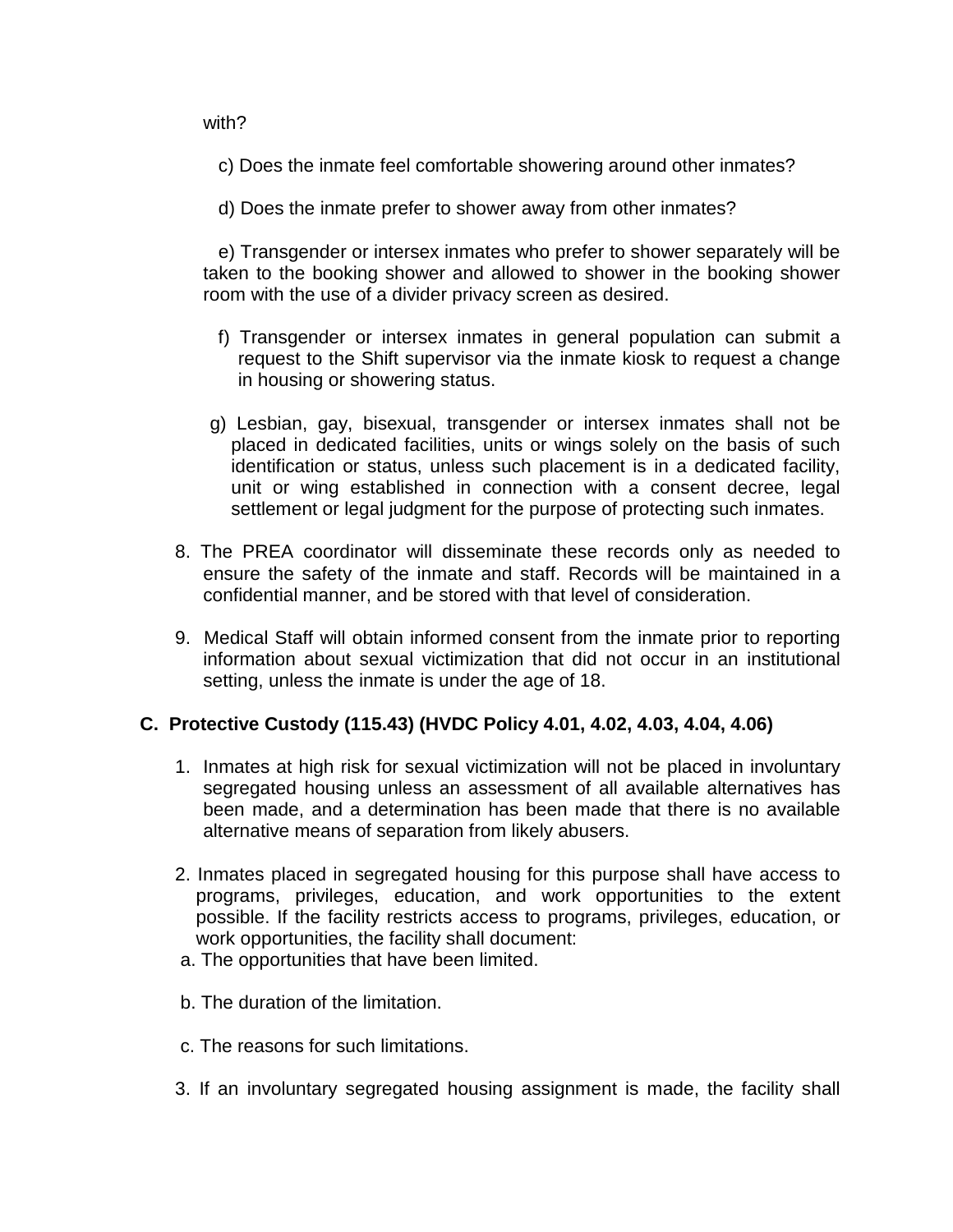clearly document:

a. The basis for the facility's concern for the inmates' safety.

- b. The reason why no alternative means of separation can be arranged.
- 4. An incident report will be completed on all inmates placed in involuntary segregated housing.

a. PREA Coordinator will review all incident reports and determine if the need for continued segregated housing is required.

- b. If the inmate is to remain in involuntary segregated housing, Classification will complete an incident report documenting the reason the inmate will remain in segregated housing, any limitations to programs, education and work opportunities, the duration of the limitations and why the limitations are placed based on the safety of the inmate and security of the facility.
- c. Classification will also document this information in the inmates file.

5. Inmates in involuntary segregated housing will be reviewed at least every 30 days by Classification and the PREA Coordinator to determine whether there is a continuing need for separation from the general population.

6. Involuntary Segregation will not be used longer than 24 hours absent exigent circumstances, or availability of the PREA coordinator to complete the assessment. Any deviation from this time restriction will be documented by the PREA coordinator or designee.

## **D. PREA Reassessment (HCDC-200, HCDC-300)**

Upon intake, inmates will be given the opportunity to identify certain conditions they wish to have considered for housing classification. For those inmates that indicate by choice, or staffs assessment, that a risk of sexual victimization exists, a reassessment will be done upon notification of the PREA coordinator prior to housing. These reassessments will include, at a minimum, the following:

- a) A review of the intake screening results
- b) The charges of the inmate,
- c) Age and build of the inmate,
- d) Any appearance of disability increasing the risk of victimization/predation
- e) If the inmate wishes to be classified as LGBTI
- f) Criminal history of the inmate
- g) History of the inmate in custody
- h) Gang affiliation
- i) History of sexual victimization
- j) If the inmate wishes to receive advocacy services if ever victimized
- k) If the wishes to notify the facility that sexual victimization occurred in that facility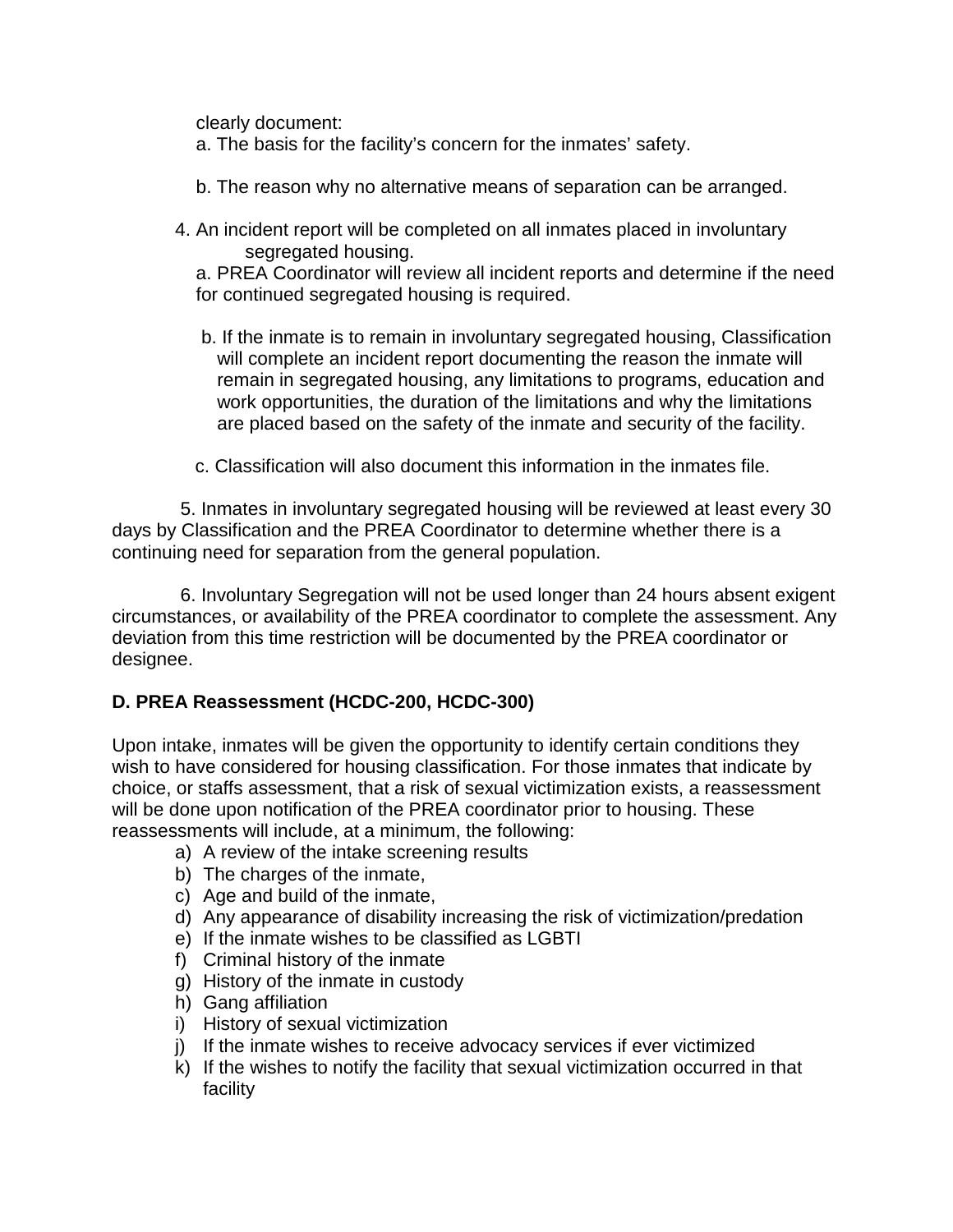- 1. A review of whether or not protective custody was merited, if applicable.
- 2. A determination made on current housing assignment, or any changes that need to be made.
- 3. What programs, if any, should be restricted due to the inmate's status.
- 4. A decision made that classifies the inmate as either high/low victim/predator risk, or if no indicators exist (n/a)
- 5. What follow up care will be provided, or referrals made, due to any indicators identified by the PREA coordinator.
- 6. The PREA Coordinator will also use this screening opportunity to provide education to the inmate about:
	- a. Reporting options available to the inmate
	- b. The extent which communication are monitored
	- c. Agencies zero-tolerance policy on sexual harassment/abuse
	- d. Disciplinary actions to be taken for filing false reports
	- e. Policy against retaliation for filing reports
	- f. The extent to which screening records will be disseminated

7. If the inmate is transgendered or intersex, an *additional* screening tool will be utilized to obtain further information about appropriate accommodations for the inmate/staff (HCDC-400).

8. These screenings should have minimal impact on inmate participation in facility programs. If an inmate is approved for general population, they will be subject to the same screening for programs as other inmates in that housing area.

9. PREA related screening will not affect inmate eligibility for programs unless it is the determination that the inmate is best housed in segregation. If the inmate is segregated, the PREA coordinator will review options available to the inmate with the Programs Director to attempt alternative provisions.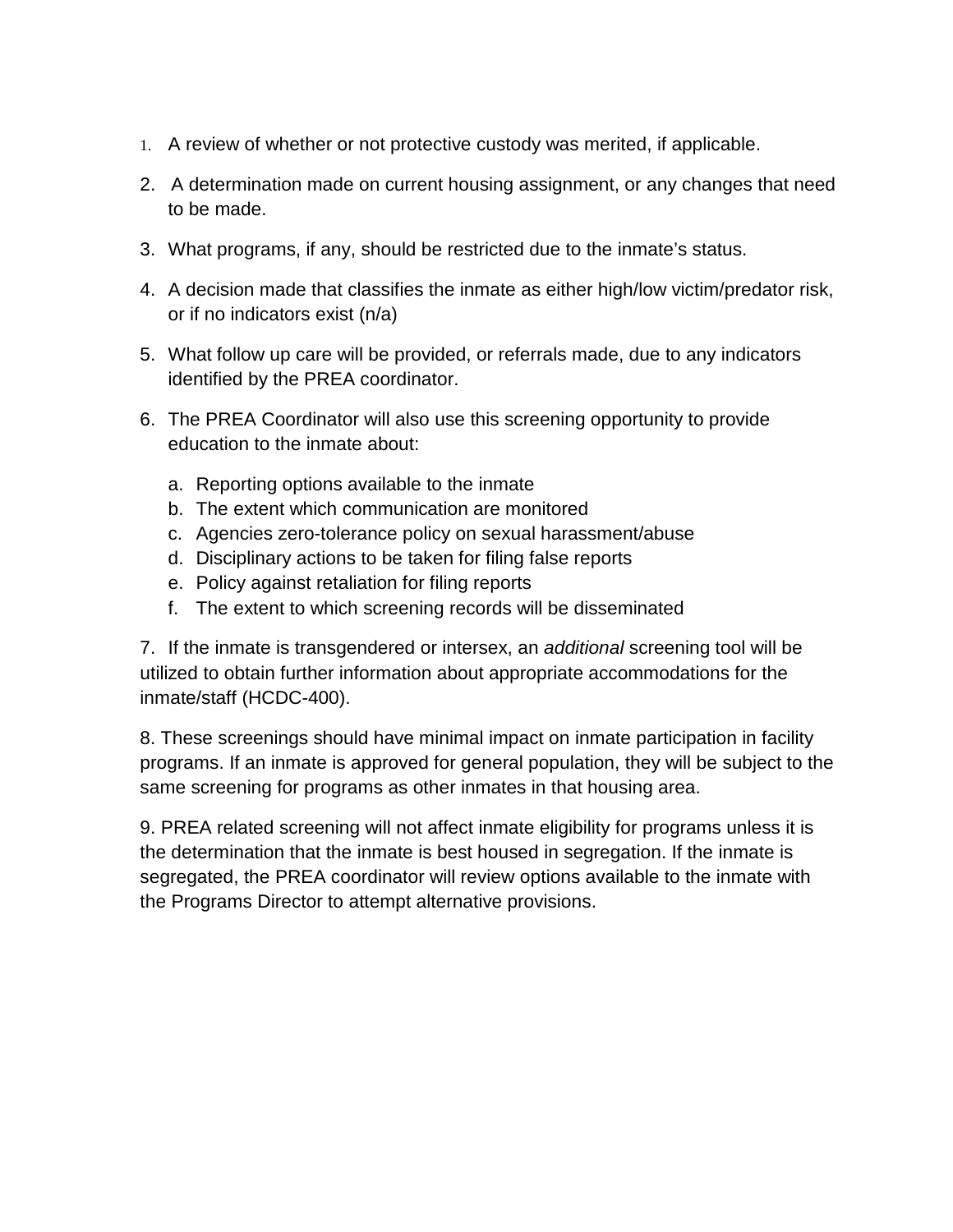## **CHAPTER 5 STAFF OPERATIONS**

**PREA COORDINATOR:** The PREA Coordinator will ensure staff is adequately trained in all aspects of staff operations as they pertain to PREA. Staff hired after implementation of PREA policy will be trained on this material during their On-The-Job training phase, but will be formally trained by the PREA Coordinator no later than 6 months upon hiring.

**THIS CHAPTER IS REDACTED DUE TO SENSITIVE MATERIAL REGARDING TRANSPORT SECURITY, FACILITY ORDER, AND OFFICER SAFETY.**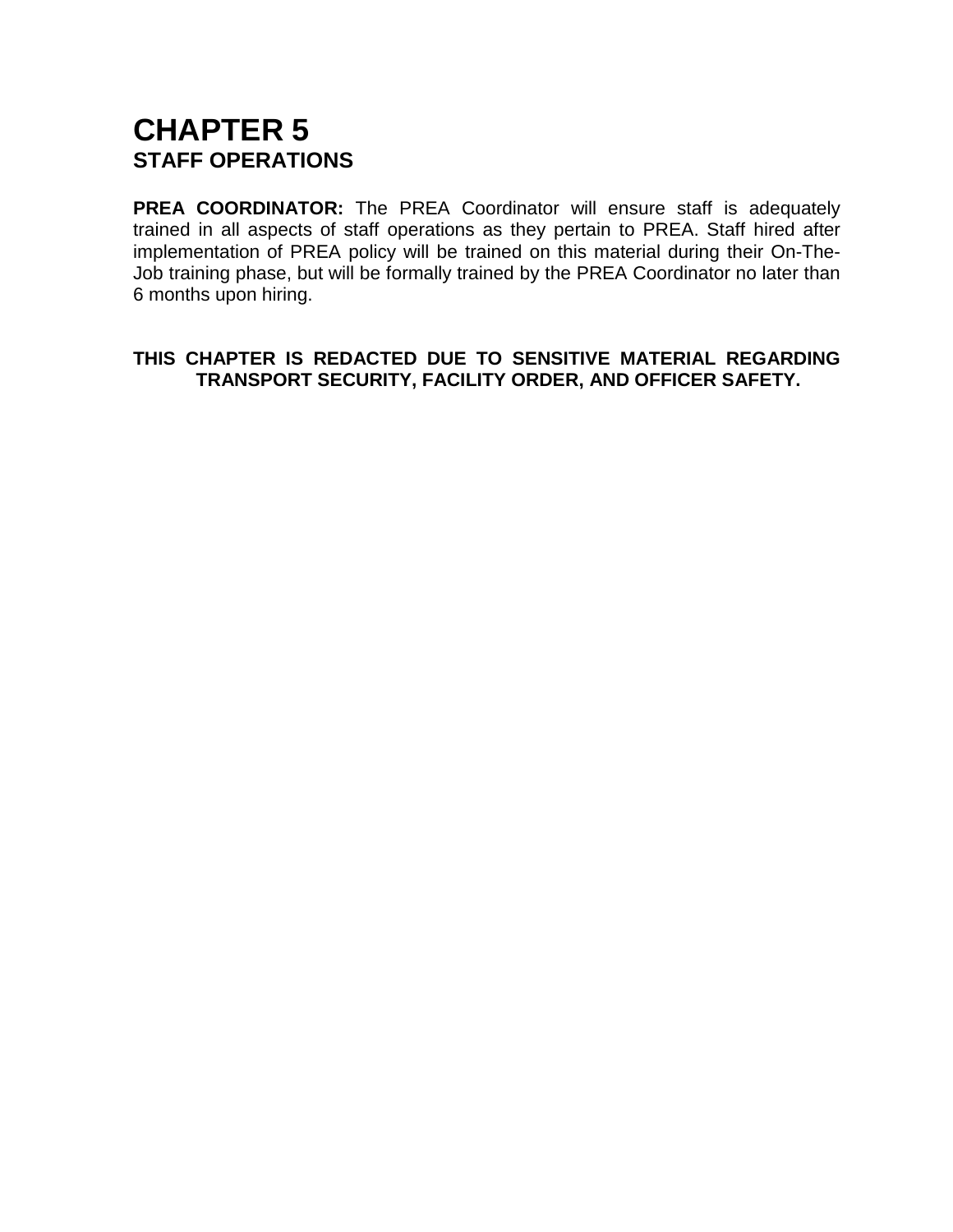## **CHAPTER 6 REPORTING SEXUAL ABUSE**

**PREA COORDINATOR:** The PREA Coordinator will document all reports made of sexual abuse/harassment by any source. This documentation will provide date, time, source of the report, and parties involved (if known).

## **I. REPORTING**

## **A. Inmate reporting (115.51)**

- 1. The HCDC allows for internal reporting, by inmates, to report privately to agency officials about:
	- a) Sexual abuse or sexual harassment.
	- b) Retaliation by other inmates or staff for reporting sexual abuse and sexual harassment; and
	- c) Staff neglect or violation of responsibilities that may have contributed to such incidents.
- 2. The multiple internal reporting methods inmates may utilize, are:
	- a) Verbal Reporting (documented by staff)
	- b) Inmate kiosk, under PREA (confidential)
	- c) Request Forms
	- d) Grievance Forms
	- e) Domestic Violence/Sexual Assault Association Hotline- 800-487-0510 (toll free, non-recorded line), Kansas Crisis Hotline- 1-888-363-2287 (toll free, non-recorded line), or write to the Domestic Violence/Sexual Assault Association at: Harvey County Court House, PO Box 942, Newton, KS 67114
	- f) National Sexual Abuse Hotline- 1-800-656-4673 (toll free, non-recorded line)

3. Inmates detained solely for civil immigration purposes may contact the department of homeland security by writing to 271 W 3rd St, Wichita, KS 67202, or calling (316) 977-8600.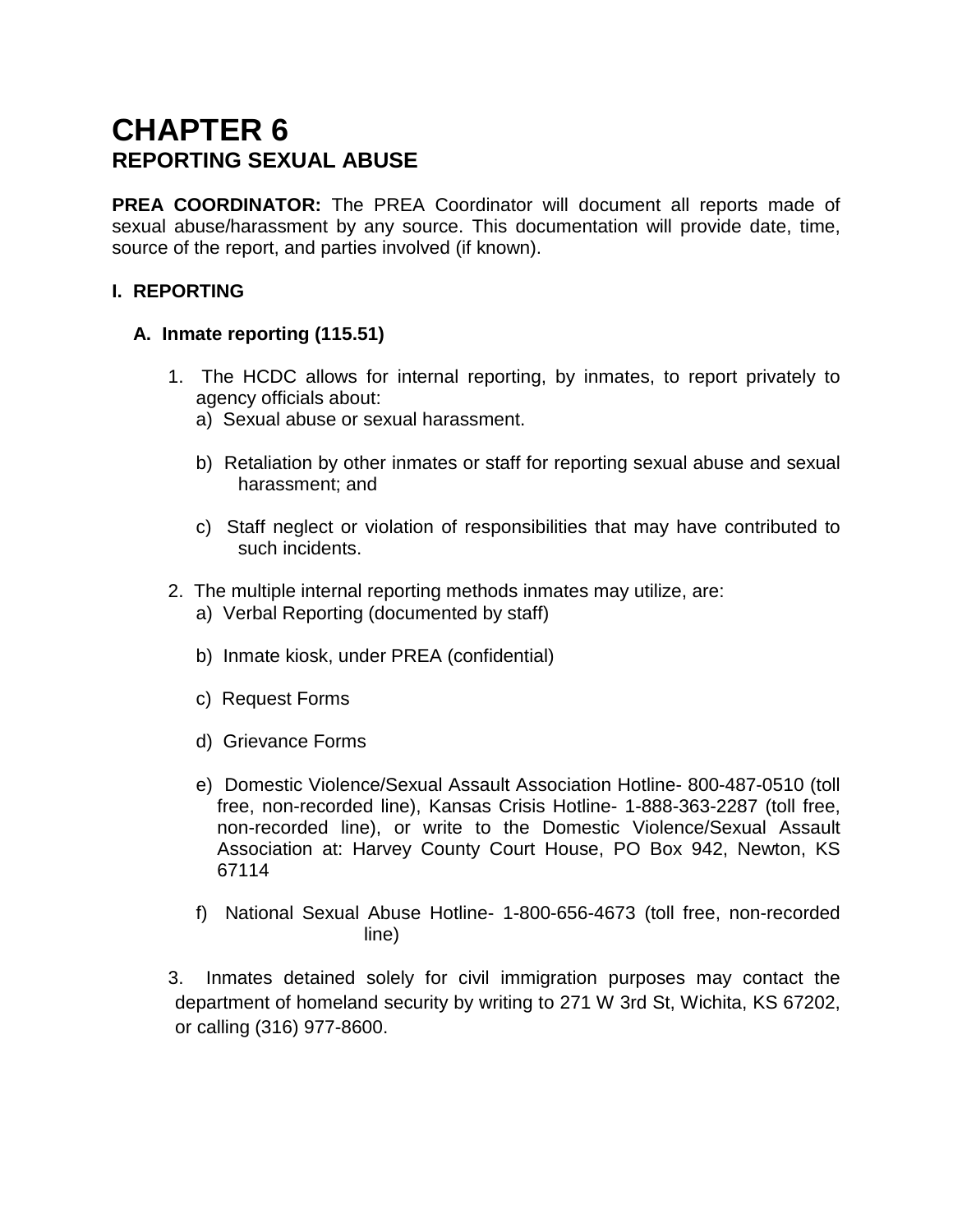- 4. Staff must accept reports of sexual assault and sexual harassment made verbally, in writing, anonymously, and/or from third parties.
- 5. Staff is required to immediately document verbal reports.
- 6. The Harvey County Detention Staff can privately report sexual abuse and sexual harassment of inmates to any facility Supervisor, or directly to the PREA coordinator.
- 7. Staff is informed of these procedures in the following ways:
	- a) Classroom training
	- b) DVD training
	- c) Training bulletins
	- d) E-learning programs
	- e) Policies

#### **B. Exhaustion of administrative remedies (115.52)**

- 1. The agency has an administrative procedure for dealing with inmate grievances regarding sexual abuse.
- 2. Agency policy allows an inmate to submit a grievance regarding an allegation of sexual abuse at any time regardless of when the incident is alleged to have occurred.
- 3. Inmates are not required to use an informal grievance process, or otherwise to attempt to resolve with staff, an alleged incident of sexual abuse.
- 4. Inmates may submit a grievance alleging sexual abuse without submitting said grievance to the staff member who is the subject of the complaint.
- 5. Any inmate grievance alleging sexual abuse shall not be referred to the staff member who is the subject of the complaint.
- 6. The Harvey County Detention Center Administration will issue a final decision on the merits of any portion of a grievance alleging sexual abuse within 90 days of the initial filing of the grievance.
- 7. The Detention Center Administration may claim an extension of time to respond up to 70 days, if the normal time period for response is insufficient to make an appropriate decision.
- 8. If an extension is needed, the inmate will be notified in writing. The notification will also include a date by which a decision will be made.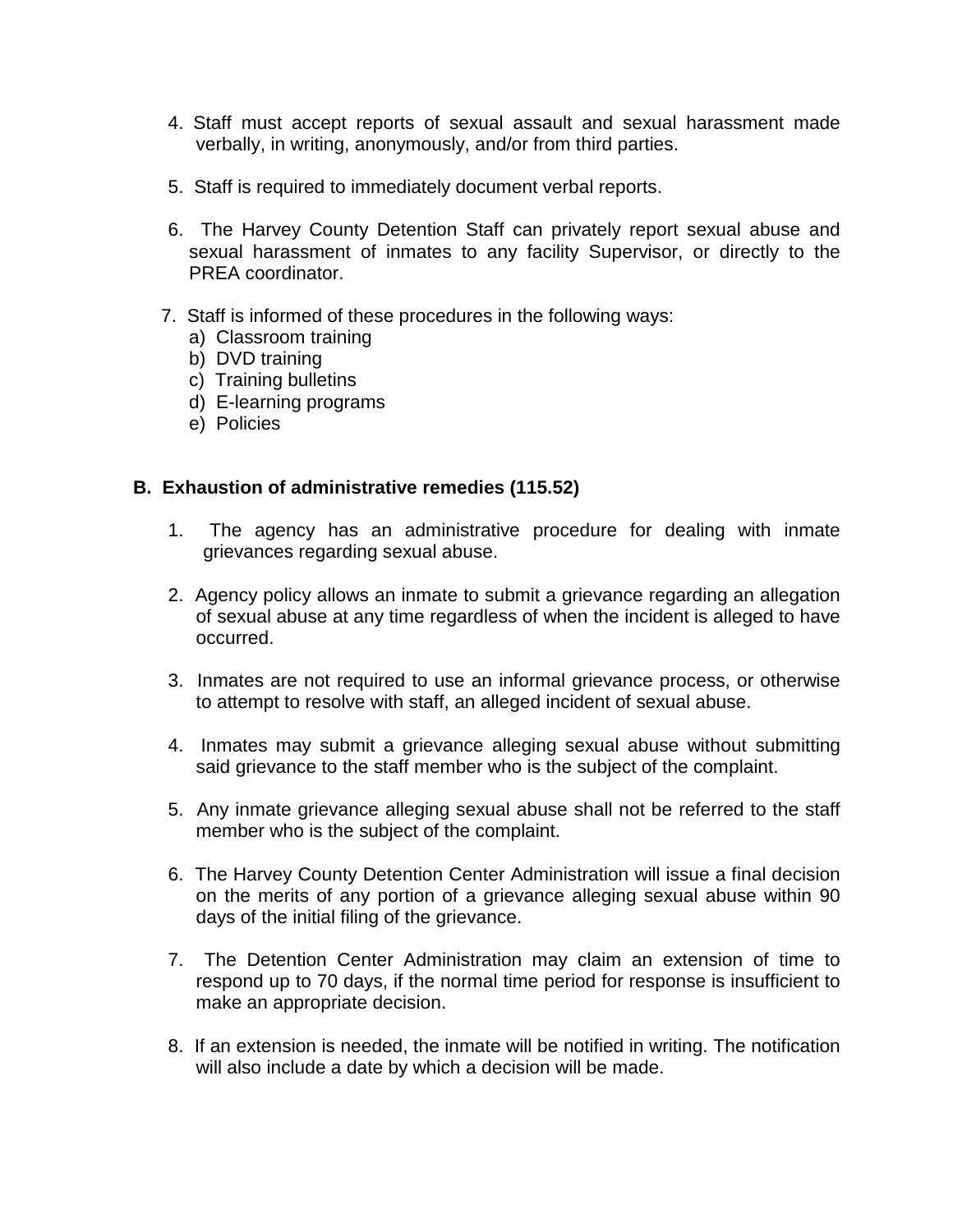- 9. Agency policy and procedure permits third parties, including fellow inmates, staff members, family members, attorneys, and outside advocates to assist inmates in filing requests for administrative remedies relating to allegations of sexual abuse and to file such requests on behalf of inmates.
- 10. Inmates will be required to state whether they agree or disagree to having the request filed for administrative remedy by third parties. Either declaration will be documented by the PREA Coordinator in the initial report file.
- 11. The agency has a policy and an established procedure for filing an emergency grievance alleging that an inmate is subject to a substantial risk of imminent sexual abuse. Staff will follow both *Staff Reporting* requirements, as well as beginning the *Coordinated Response Plan.*
- 12. Emergency grievances alleging substantial risk of imminent sexual abuse require an initial response within 24 hours.
- 14. Emergency grievances alleging substantial risk of imminent sexual abuse require that a final agency decision be issued within five (5) days.
- 15. After an agency decision is made, a copy of the emergency grievance and all responses shall be filed by the PREA Coordinator, to include determinations of risk, and actions taken in response to the emergency grievance.
- 16. The agency shall only discipline an inmate for filing a grievance related to alleged sexual abuse only where the agency demonstrates that the inmate filed the grievance in bad faith.

## **C. Third-party reporting (115.54)**

- 1. The agency provides a method to receive third-party reports of inmate sexual abuse or sexual harassment by posting reporting information and contact numbers on the agency's website.
- 2. The agency publicly distributes information, on the agency website, on how to report inmate sexual abuse or sexual harassment on behalf of inmates.
- 3. The agency posts contact numbers and reporting information in the lobby and visitation entrance to the facility for public viewing.
- 4. Advocacy providers may report occurrences directly to the HVDC Sergeant at (316) 284 6959, or PO Box 267 Newton, KS 67114.
- 5. Advocacy providers may also report occurrences to the PREA coordinator at (316)284 6986, by email, or writing to the Harvey County Sheriffs Office.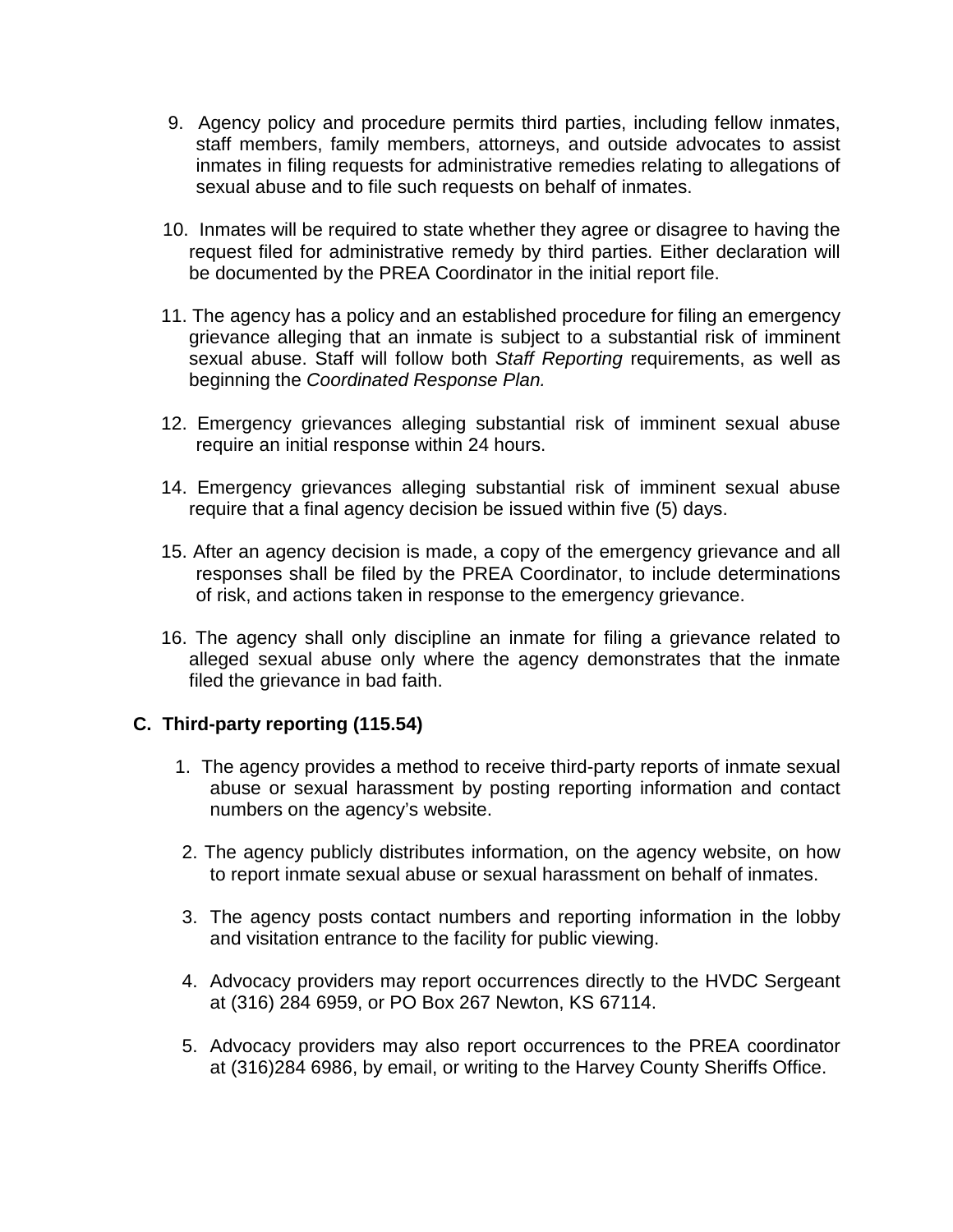- 6. The agency allows third parties to assist inmates with filing request for remedial actions in regards to sexual abuse.
- 7. Assisting inmates with filing requests for remedial action will not be done in any manner that creates security risks, or provides to the inmate conditions that would not exist to the inmate otherwise (i.e. contact visitation, extended or altered visitation etc.)
- 8. If third party requests for administrative remedies are made, the agency will require the reported victim agree to have the request filed for them prior to any agency response. The victims' response, whether agreeing or disagreeing, will be documented in the initial report file.

#### **D. Staff Reporting**

- 1. Staff that suspects an inmate with a disability needs to report an incident of any kind, but is unable to communicate with that inmate due to that disability, will make every attempt to provide access to a resource that can communicate for them.
- 2. These occurrences will be documented and forwarded to the shift sergeant *AND* PREA coordinator.
- 3. The PREA Coordinator will keep a record indicating inadequacies for reporting options available. These records will be reviewed annually to determine where improvements are needed, or otherwise eliminate inadequate reporting options.
- 4. Staff will not rely on inmate interpreters to facilitate communication with a suspected (or known) victim of sexual abuse without the approval of the Harvey County Sheriff, Jail Administrator, or PREA Coordinator.

a) In exigent circumstances where the inmate's safety could be compromised, first responders may use inmate interpreters to identify the need for immediate care to the inmate

#### **II. Protection From Retaliation**

#### **A. Agency Protection Duties**

1. The agency shall not permit any form of retaliation from staff, contractors, or volunteers against an inmate for having filed a report of sexual abuse.

 2. The agency shall not permit any form of retaliation from inmates against an inmate that has filed a report of sexual abuse.

3. Detention Center Administration is responsible for identifying concerns or indications of retaliatory behavior amongst staff members.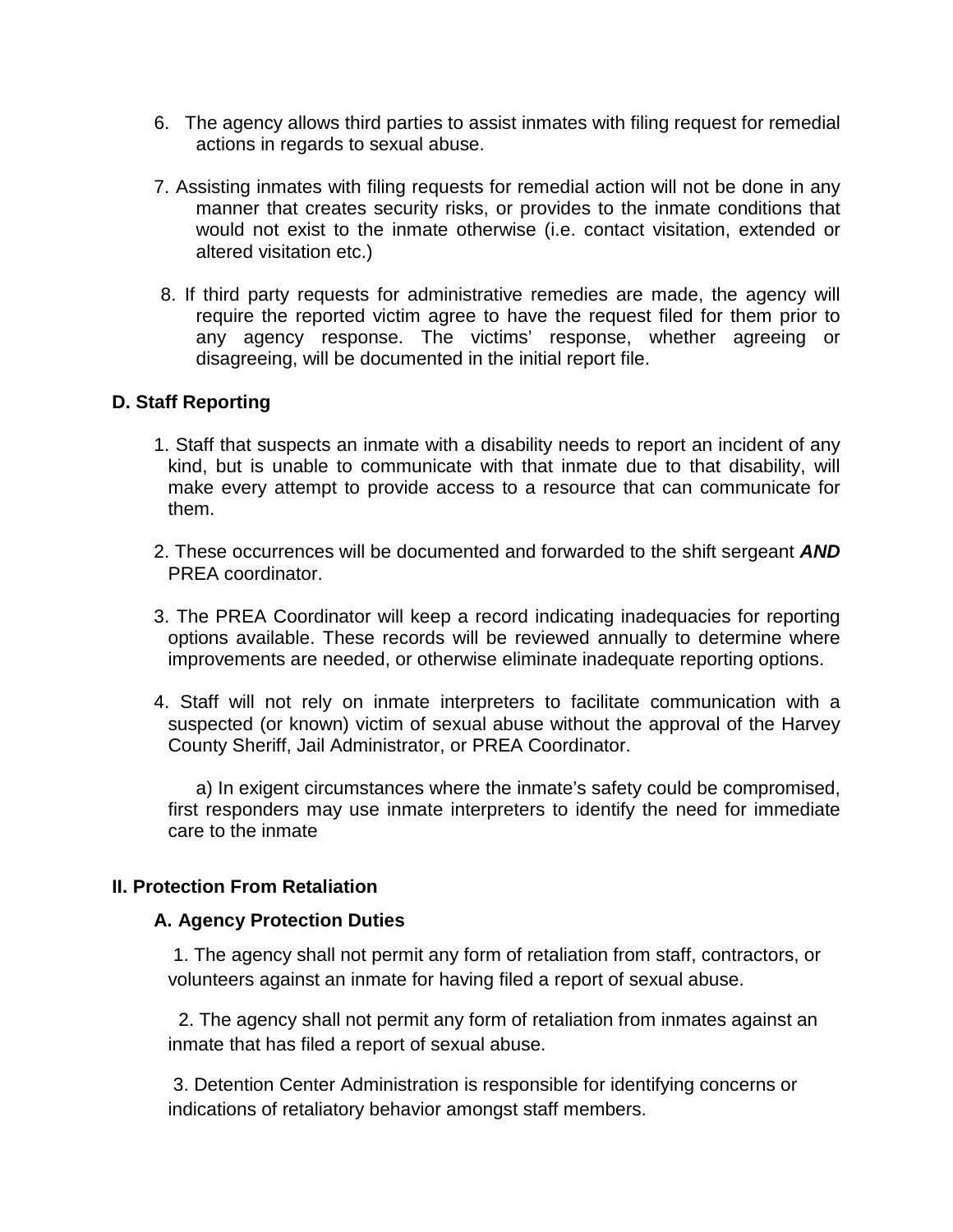4. Any observed or suspected acts of retaliation will be documented and forwarded to the Jail Administrator and PREA Coordinator.

5. Agency officials who have observed or suspect acts of retaliation for reporting incidents of sexual abuse will consider the following actions to limit retaliation

- a) Housing change assignments to remove either party (victim or aggressor)
- b) Removal of staff member from contact with inmate
- c) Providing emotional support services to victim.
- d) Administrative action, up to termination, of staff member.

 6. The agency will also monitor retaliatory actions against those that cooperate with investigative efforts (i.e. witnesses, translators, etc.).

7. The PREA Coordinator is responsible for monitoring retaliatory behavior concerning inmates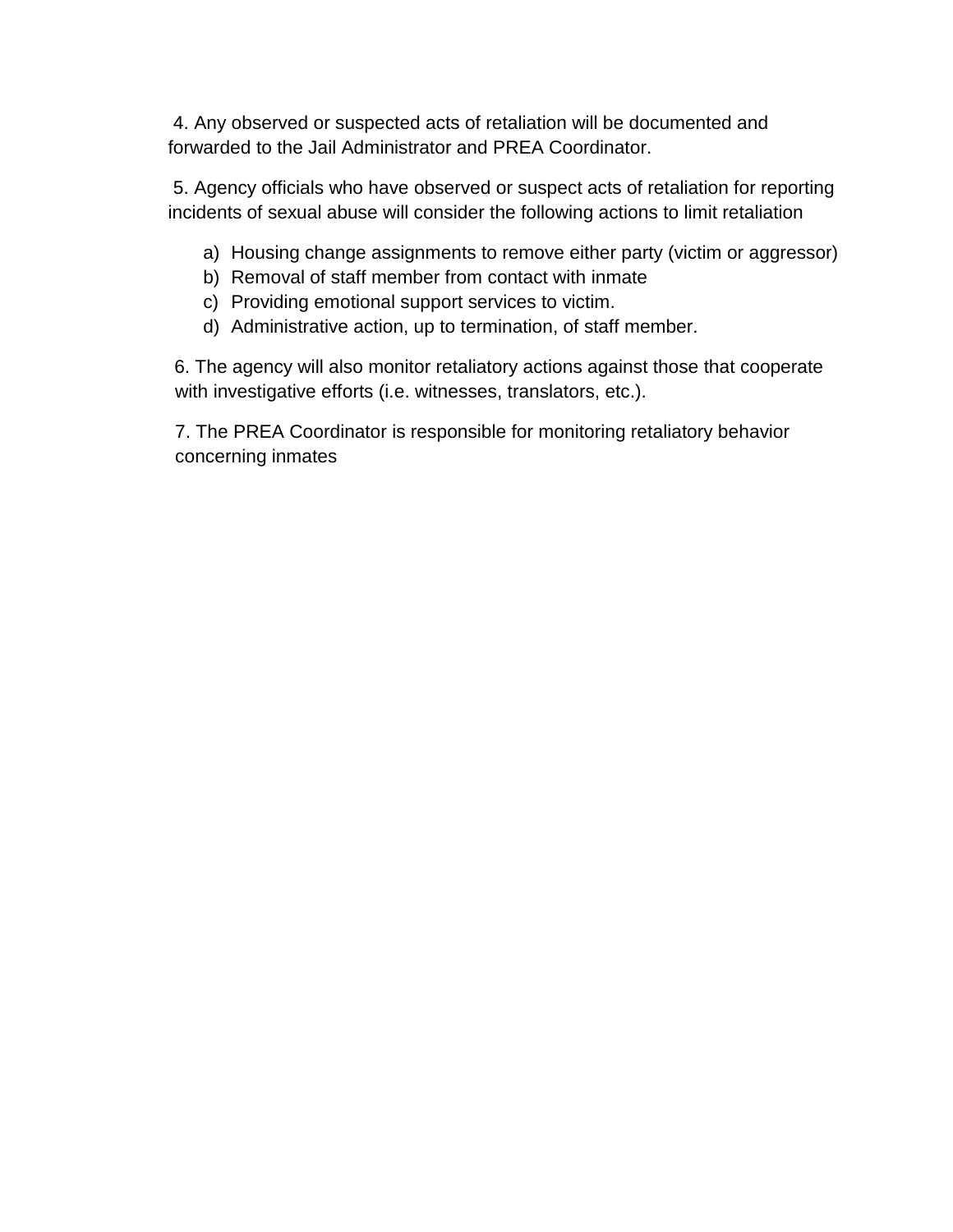# **CHAPTER 7 INMATE CARE**

## **I. MEDICAL AND MENTAL HEALTH CARE**

## **A. Medical and mental health screening; history of sexual abuse (115.81)**

- 1. All inmates at this facility who have disclosed any prior sexual victimization during a screening pursuant to 115.41 are offered a follow-up meeting within 14 days with a medical or mental health practitioner.
- 2. Medical and mental health staff maintain secondary materials (e.g. form, log) documenting compliance with the above standard.
- 3. Information related to sexual victimization or abusiveness that occurred in an institutional setting is not limited to medical and mental health practitioners. The information shared with other staff is strictly limited to informing security and management decisions, including treatment plans, housing, bed, work, education, and program assignments, or as otherwise required by federal, state or local law.

## **B. Access to emergency medical and mental health services (115.82) (HVDC Policy 11.01)**

- 1. Inmate victims of sexual abuse receive timely and unimpeded access to emergency medical treatment and crisis intervention services.
- 2 Medical and mental health staff maintain secondary materials (e.g. form, log) documenting the timeliness of emergency medical treatment and crisis intervention services that were provided; the appropriate response by nonhealth staff in the event health staff are not present at the time the incident is reported; and the provision of appropriate and timely information and services concerning contraception and sexually transmitted infection prophylaxis.
- 3. Treatment services are provided to every victim without financial cost and regardless of whether the victim names the abuser or cooperates with any investigation arising out of the incident.

#### **C. Ongoing medical and mental health care for sexual abuse victims and abusers (115.83)**

1. The facility offers medical and mental health evaluation and, as appropriate, treatment to all inmates who have been victimized by sexual abuse.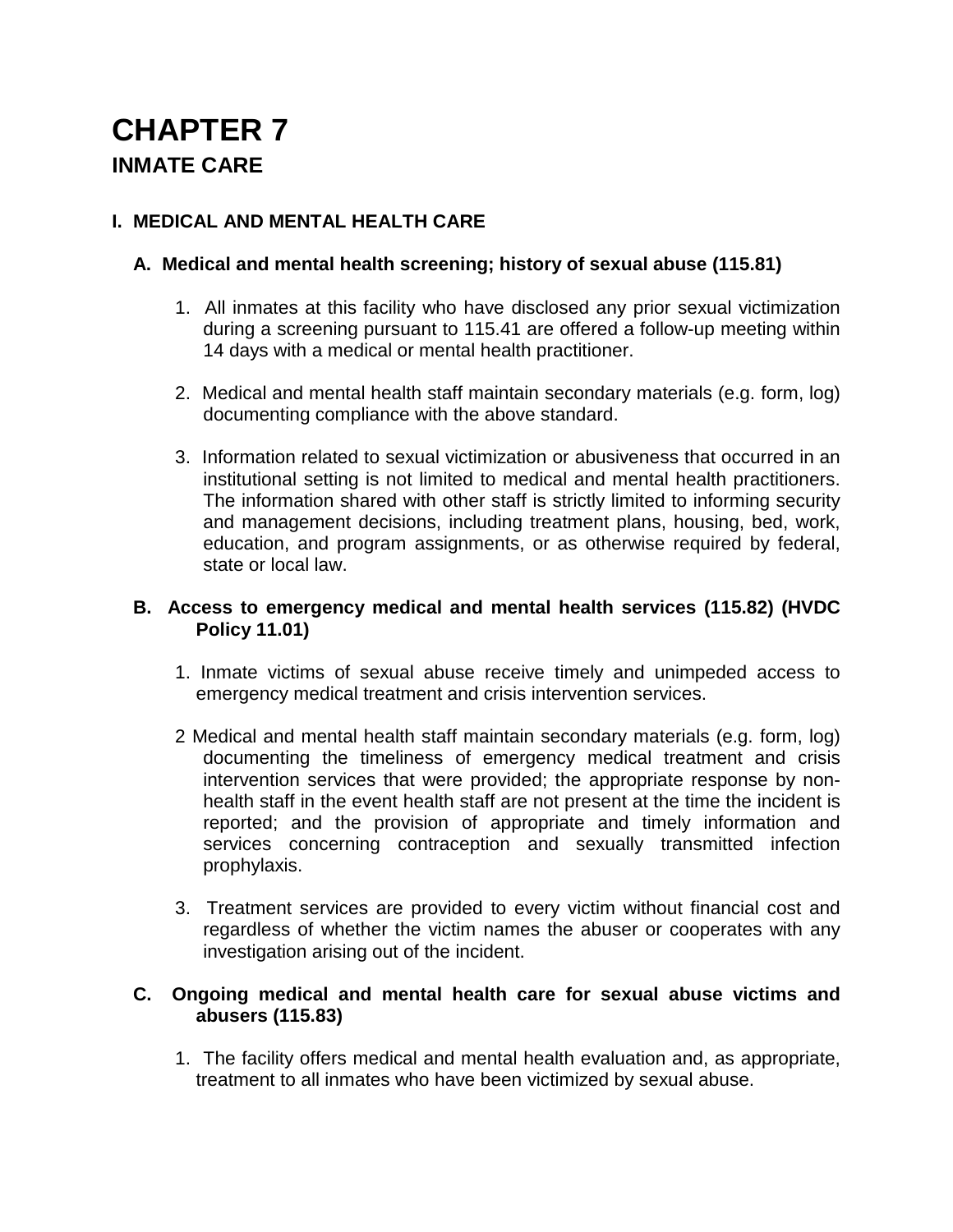- 2. The evaluation and treatment of such victims shall include, as appropriate, follow-up services, treatment plans, and, when necessary, referrals for continued care following their transfer to, or placement in, other facilities or their release from custody.
- 3. The facility shall provide such victims with medical and mental health services consistent with the *community* level of care.
- 4. Female victims of sexual abuse while incarcerated are offered pregnancy tests.
- 5. If pregnancy results from sexual abuse while incarcerated, victims receive timely and comprehensive information about and timely access to, all lawful pregnancy-related medical services.
- 6. Inmate victims of sexual abuse while incarcerated are offered tests for sexually transmitted infections as medically appropriate.
- 7. Treatment services are provided to the victim without financial cost and regardless of whether the victim names the abuser or cooperates with any investigation arising out of the incident.
- 8. The facility will maintain that a mental health evaluation is conducted of all inmate-on-inmate abusers within 60 days of learning of such abuse history and offers treatment when deemed appropriate by mental health practitioners.

#### **D. Inmate access to outside confidential support services (115.53)**

- 1. Inmates are provided with access to outside victim advocates for emotional support services related to sexual abuse by:
	- a) Giving inmates mailing addresses and telephone numbers (including tollfree hotline numbers where available, for local, state, or national victim advocacy or rape crisis organizations.
	- b) Giving inmates mailing addresses and telephone numbers (including tollfree hotline numbers where available) for immigrant services agencies for persons detained solely for civil immigration purposes.
	- c) Enabling reasonable communication between inmates and these organizations in as confidential a manner as possible.
- 2. The facility informs inmates, prior to giving them access to outside support services, the extent to which such communications will be monitored.